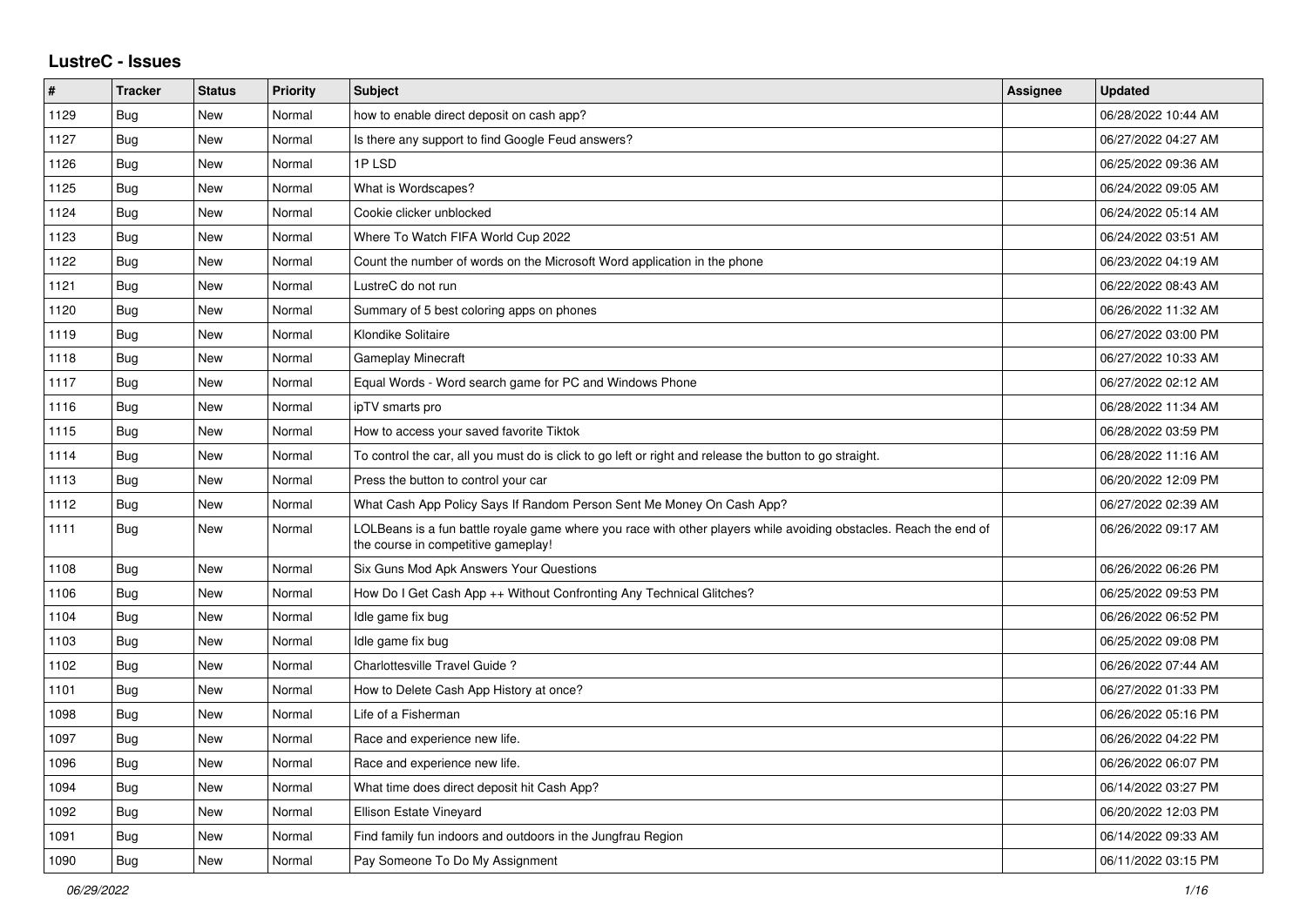| #    | <b>Tracker</b> | <b>Status</b> | <b>Priority</b> | <b>Subject</b>                                                           | <b>Assignee</b> | <b>Updated</b>      |
|------|----------------|---------------|-----------------|--------------------------------------------------------------------------|-----------------|---------------------|
| 1089 | <b>Bug</b>     | New           | Normal          | Pay Someone To Do My Assignment                                          |                 | 06/15/2022 04:44 AM |
| 1087 | Bug            | New           | Normal          | How do new writers start out?                                            |                 | 06/10/2022 03:25 PM |
| 1084 | <b>Bug</b>     | New           | Normal          | <b>Trippie Redd</b>                                                      |                 | 06/11/2022 09:05 AM |
| 1083 | <b>Bug</b>     | New           | Normal          | coin base review                                                         |                 | 06/11/2022 09:13 AM |
| 1082 | <b>Bug</b>     | New           | Normal          | Reset chime bank password without phone number                           |                 | 06/15/2022 11:56 AM |
| 1080 | <b>Bug</b>     | New           | Normal          | How to use Math Wallet   Nexo wallet   CoinTiger Exchange                |                 | 06/15/2022 11:56 AM |
| 1079 | <b>Bug</b>     | New           | Normal          | How to get cheap psychology assignment?                                  |                 | 06/15/2022 06:00 AM |
| 1078 | Bug            | New           | Normal          | What Bank Is Cash App On Plaid? Find Clarity And Assistance              |                 | 06/15/2022 11:56 AM |
| 1077 | Bug            | New           | Normal          | Les excellentes façons d'utiliser ces images                             |                 | 06/28/2022 02:33 PM |
| 1076 | Bug            | New           | Normal          | DedicatedHosting4u                                                       |                 | 06/11/2022 09:15 AM |
| 1073 | Bug            | New           | Normal          | Cricut Design Space                                                      |                 | 06/07/2022 09:34 PM |
| 1072 | <b>Bug</b>     | New           | Normal          | ij.start canon                                                           |                 | 06/21/2022 06:56 PM |
| 1071 | Bug            | New           | Normal          | Cinema HD Review - Cinemahdv2.net                                        |                 | 06/21/2022 06:54 PM |
| 1069 | <b>Bug</b>     | New           | Normal          | how to get cash app support phone number 24*7 available                  |                 | 06/21/2022 08:36 PM |
| 1068 | <b>Bug</b>     | New           | Normal          | 123.hp.com/laserjet                                                      |                 | 05/31/2022 12:22 PM |
| 1067 | Bug            | New           | Normal          | Cricut.com/setup                                                         |                 | 05/31/2022 12:19 PM |
| 1065 | <b>Bug</b>     | New           | Normal          | The top foreign language training game in 2022                           |                 | 06/07/2022 04:05 AM |
| 1063 | Bug            | <b>New</b>    | Normal          | 123.hp.com/laserjet                                                      |                 | 05/28/2022 12:27 PM |
| 1062 | <b>Bug</b>     | New           | Normal          | Cricut.com/setup                                                         |                 | 05/28/2022 12:26 PM |
| 1061 | <b>Bug</b>     | New           | Normal          | Cricut.com/setup                                                         |                 | 05/28/2022 12:24 PM |
| 1060 | <b>Bug</b>     | New           | Normal          | How to Use Panda Helper to Speed Up Your iOS                             |                 | 05/28/2022 09:12 AM |
| 1059 | <b>Bug</b>     | New           | Normal          | 123.hp.com/laserjet                                                      |                 | 05/28/2022 08:29 AM |
| 1058 | Bug            | New           | Normal          | Cricut.com/setup                                                         |                 | 05/28/2022 08:28 AM |
| 1057 | <b>Bug</b>     | New           | Normal          | <b>CCPlay Education Edition APK</b>                                      |                 | 06/07/2022 04:07 AM |
| 1053 | <b>Bug</b>     | New           | Normal          | Game Geometry Dash                                                       |                 | 05/26/2022 11:30 AM |
| 1052 | Bug            | New           | Normal          | Build Now GG is a new battle royale game.                                |                 | 05/26/2022 04:24 AM |
| 1051 | <b>Bug</b>     | New           | Normal          | Dental Supplies USA                                                      |                 | 06/11/2022 09:20 PM |
| 1048 | <b>Bug</b>     | New           | Normal          | So zeigen Sie ein Instagram-Profilbild an und vergrößern es              |                 | 05/25/2022 06:56 AM |
| 1046 | <b>Bug</b>     | New           | Normal          | 123.hp.com/laserjet                                                      |                 | 05/24/2022 10:46 AM |
| 1045 | <b>Bug</b>     | New           | Normal          | Cricut.com/setup                                                         |                 | 05/24/2022 10:45 AM |
| 1044 | Bug            | New           | Normal          | Can I Disapprove If Random Person Sent Me Money On Cash App?             |                 | 05/26/2022 03:51 PM |
| 1043 | <b>Bug</b>     | New           | Normal          | What Is The Right Way To Troubleshoot Cash App Transfer Failed Problems? |                 | 05/25/2022 01:16 PM |
| 1042 | <b>Bug</b>     | New           | Normal          | How to set up direct deposit on cash app?                                |                 | 05/25/2022 01:17 PM |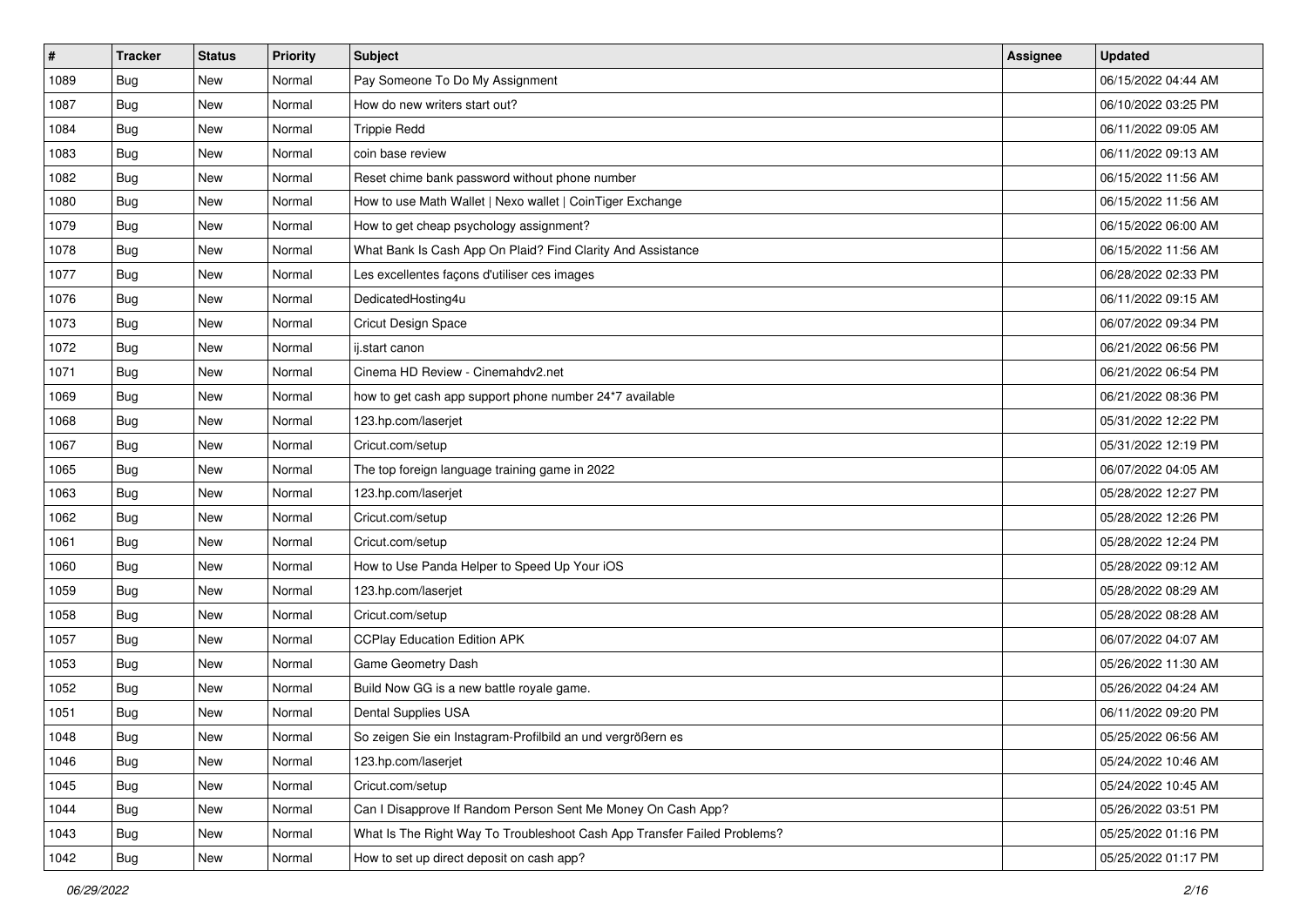| #    | <b>Tracker</b> | <b>Status</b> | <b>Priority</b> | <b>Subject</b>                                                             | <b>Assignee</b> | <b>Updated</b>      |
|------|----------------|---------------|-----------------|----------------------------------------------------------------------------|-----------------|---------------------|
| 1041 | <b>Bug</b>     | New           | Normal          | Count words in Word on the computer                                        |                 | 05/27/2022 02:16 PM |
| 1040 | Bug            | New           | Normal          | thabet                                                                     |                 | 05/19/2022 08:05 PM |
| 1039 | <b>Bug</b>     | New           | Normal          | How to Get Tickmill Bonuses for Free                                       |                 | 05/26/2022 05:43 PM |
| 1036 | Bug            | New           | Normal          | <b>VPS Material</b>                                                        |                 | 05/18/2022 09:34 PM |
| 1034 | <b>Bug</b>     | New           | Normal          | Download Teaching Feeling For Android                                      |                 | 05/20/2022 09:25 AM |
| 1033 | <b>Bug</b>     | New           | Normal          | The best slope 2 online games to play right now                            |                 | 05/17/2022 10:55 AM |
| 1032 | <b>Bug</b>     | New           | Normal          | How To Play The Wordle Game                                                |                 | 05/17/2022 10:37 AM |
| 1031 | <b>Bug</b>     | New           | Normal          | <b>IAFT Traders Union</b>                                                  |                 | 05/16/2022 03:14 PM |
| 1030 | Bug            | New           | Normal          | <b>IAFT Traders Union</b>                                                  |                 | 05/16/2022 03:13 PM |
| 1029 | Bug            | New           | Normal          | 5 Reasons Why People Love Coloring Pages?                                  |                 | 05/16/2022 11:53 AM |
| 1028 | Bug            | New           | Normal          | The Best Free Online Game to Play with Friends                             |                 | 05/16/2022 05:00 AM |
| 1027 | <b>Bug</b>     | New           | Normal          | Word hurdle: Viral and Fun Online Game                                     |                 | 06/25/2022 06:13 PM |
| 1026 | Bug            | <b>New</b>    | Normal          | New Puzzle Game for All Age - Dordle                                       |                 | 06/25/2022 06:17 PM |
| 1025 | <b>Bug</b>     | New           | Normal          | how to change the logo in wordpress                                        |                 | 06/25/2022 06:20 PM |
| 1024 | <b>Bug</b>     | New           | Normal          | How to choose the right broker                                             |                 | 06/25/2022 06:23 PM |
| 1023 | <b>Bug</b>     | New           | Normal          | Questions That Are Typically Asked About Trap The Cat                      |                 | 05/14/2022 03:51 AM |
| 1022 | <b>Bug</b>     | New           | Normal          | 123.hp.com/laserjet                                                        |                 | 05/13/2022 01:25 PM |
| 1021 | Bug            | <b>New</b>    | Normal          | Cricut.com/setup                                                           |                 | 05/26/2022 12:21 AM |
| 1020 | Bug            | New           | Normal          | Cricut.com/setup                                                           |                 | 05/13/2022 11:14 AM |
| 1019 | Bug            | New           | Normal          | Cricut.com/setup                                                           |                 | 05/13/2022 11:13 AM |
| 1018 | <b>Bug</b>     | <b>New</b>    | Normal          | So erhalten Sie ein kostenloses Hörbuch                                    |                 | 06/28/2022 10:39 AM |
| 1016 | <b>Bug</b>     | New           | Normal          | Klondike Solitaire                                                         |                 | 05/12/2022 09:03 AM |
| 1015 | Bug            | New           | Normal          | Is it possible to send books for free?                                     |                 | 05/11/2022 04:05 PM |
| 1014 | Bug            | New           | Normal          | how to get chime routing and account number ? chime routing number florida |                 | 05/11/2022 12:42 PM |
| 1013 | <b>Bug</b>     | New           | Normal          | ij.start canon                                                             |                 | 05/11/2022 11:31 AM |
| 1012 | Bug            | <b>New</b>    | Normal          | Cricut.com/setup                                                           |                 | 05/11/2022 11:30 AM |
| 1011 | <b>Bug</b>     | New           | Normal          | Summary of 10 best coloring apps on phones                                 |                 | 05/11/2022 10:58 AM |
| 1009 | Bug            | New           | Normal          | How to change routing number on Cash App?                                  |                 | 05/11/2022 07:13 AM |
| 1008 | <b>Bug</b>     | New           | Normal          | Who was the first black woman to anchor a newscast?                        |                 | 05/10/2022 03:13 PM |
| 1007 | <b>Bug</b>     | New           | Normal          | "ij.start canon                                                            |                 | 05/18/2022 10:40 AM |
| 1006 | <b>Bug</b>     | New           | Normal          | Cricut.com/setup                                                           |                 | 05/10/2022 01:22 PM |
| 1004 | <b>Bug</b>     | New           | Normal          | you get to pinch and drag a man with a very flexible face                  |                 | 05/10/2022 10:59 AM |
| 1002 | <b>Bug</b>     | New           | Normal          | Chemistry Assignment Help                                                  |                 | 06/04/2022 09:58 AM |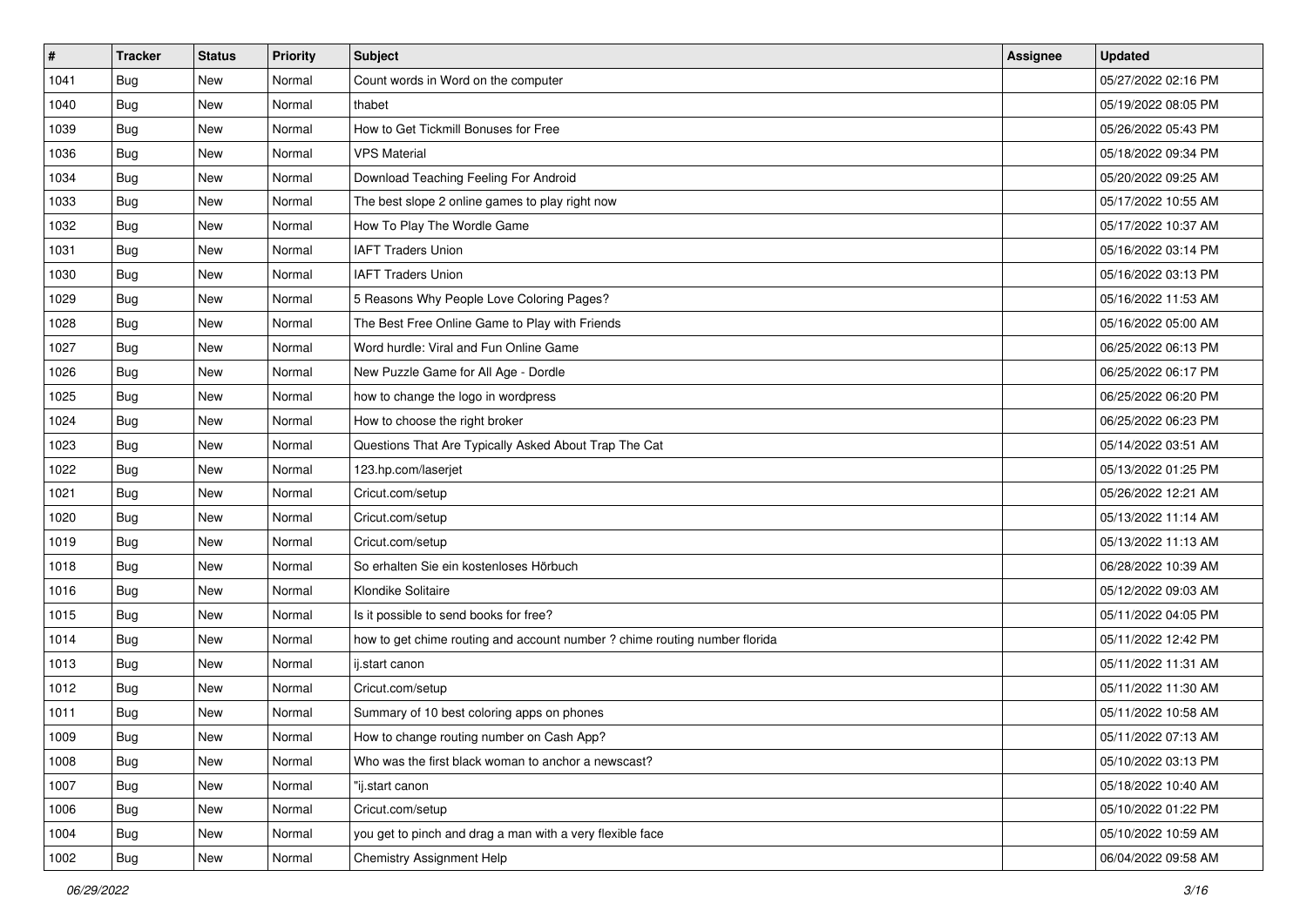| $\sharp$ | <b>Tracker</b> | <b>Status</b> | Priority | <b>Subject</b>                                                                         | <b>Assignee</b> | <b>Updated</b>      |
|----------|----------------|---------------|----------|----------------------------------------------------------------------------------------|-----------------|---------------------|
| 1001     | <b>Bug</b>     | New           | Normal   | Venmo Keep Saying Error?                                                               |                 | 06/27/2022 02:20 AM |
| 999      | Bug            | New           | Normal   | Is there a way to find Google Feud answers?                                            |                 | 06/28/2022 01:27 AM |
| 998      | Bug            | New           | Normal   | Is It Hard to Solve Wordle An                                                          |                 | 06/27/2022 12:24 AM |
| 997      | Bug            | <b>New</b>    | Normal   | 123.hp.com/laserjet                                                                    |                 | 06/28/2022 09:48 AM |
| 996      | Bug            | New           | Normal   | Cricut.com/setup                                                                       |                 | 06/27/2022 07:12 AM |
| 993      | <b>Bug</b>     | <b>New</b>    | Normal   | IO Games Free Online                                                                   |                 | 06/26/2022 09:41 AM |
| 992      | Bug            | New           | Normal   | So vergrößern Sie Ihr Instagram-Profilbild                                             |                 | 06/26/2022 11:29 PM |
| 991      | <b>Bug</b>     | New           | Normal   | <b>MDMA MOLLY</b>                                                                      |                 | 05/03/2022 12:03 AM |
| 990      | Bug            | New           | Normal   | Mushrooms                                                                              |                 | 06/26/2022 05:41 AM |
| 989      | Bug            | New           | Normal   | Barewoods Wax Cigar                                                                    |                 | 06/26/2022 09:19 AM |
| 988      | <b>Bug</b>     | New           | Normal   | <b>Medicinal Mushrooms</b>                                                             |                 | 06/27/2022 09:33 AM |
| 987      | Bug            | New           | Normal   | <b>Medicinal Mushrooms</b>                                                             |                 | 06/27/2022 07:13 PM |
| 985      | Bug            | New           | Normal   | Find out the vitality of Facebook Phone Number:                                        |                 | 06/27/2022 05:39 AM |
| 984      | Bug            | New           | Normal   | How to disable, permanently delete Twitter account on phone, PC                        |                 | 06/26/2022 08:28 AM |
| 983      | <b>Bug</b>     | <b>New</b>    | Normal   | Finding issue in tekken 3 game?                                                        |                 | 06/28/2022 03:26 AM |
| 982      | Bug            | New           | Normal   | Five sites that let you download free scenarios for your iPhone                        |                 | 05/07/2022 09:34 PM |
| 981      | <b>Bug</b>     | <b>New</b>    | Normal   | VidMate Mod APK                                                                        |                 | 06/28/2022 11:24 AM |
| 980      | Bug            | New           | Normal   | Free Gas Cards for the Unemployed                                                      |                 | 06/28/2022 02:54 PM |
| 979      | Bug            | New           | Normal   | Free Gas Cards for the Unemployed                                                      |                 | 06/25/2022 09:02 PM |
| 978      | Bug            | New           | Normal   | Delamore Lodge is a place to stay.                                                     |                 | 06/27/2022 04:57 AM |
| 977      | Bug            | New           | Normal   | Fans of the Old Country will like this book.                                           |                 | 06/26/2022 05:54 AM |
| 975      | Bug            | New           | Normal   | Payback 2 Mod APK                                                                      |                 | 05/05/2022 10:56 AM |
| 974      | Bug            | New           | Normal   | Watch NCAA Football Live Streaming Free                                                |                 | 06/26/2022 05:33 PM |
| 972      | <b>Bug</b>     | New           | Normal   | How To Borrow Money From The Cash App? Get To Know About The Same                      |                 | 04/25/2022 07:30 AM |
| 971      | Bug            | New           | Normal   | How Do I Check Balance On Cash App Card With Optimum Ease?                             |                 | 06/27/2022 08:16 PM |
| 970      | Bug            | New           | Normal   | The Amount Of Time Does Cash App Direct Deposit Time Take?                             |                 | 06/26/2022 07:32 PM |
| 969      | Bug            | New           | Normal   | Watch NCAA Football Live Match Free                                                    |                 | 06/28/2022 01:31 PM |
| 966      | Bug            | New           | Normal   | How to Download the Filmes                                                             |                 | 06/27/2022 03:25 AM |
| 965      | Bug            | New           | Normal   | Go with cash app customer service to know where I can load my cash app card            |                 | 06/28/2022 04:30 AM |
| 964      | Bug            | New           | Normal   | Can I Fix Cash App Transfer Failed Issues By Adding Sufficient Funds?                  |                 | 06/26/2022 07:21 AM |
| 962      | <b>Bug</b>     | New           | Normal   | Kostenlose Hörbücher                                                                   |                 | 06/26/2022 10:45 PM |
| 961      | Bug            | New           | Normal   | TeaTv is an Android                                                                    |                 | 06/26/2022 02:02 PM |
| 959      | <b>Bug</b>     | New           | Normal   | Get connected with cash app team-How to get money off cash app at walmart without card |                 | 06/27/2022 08:52 AM |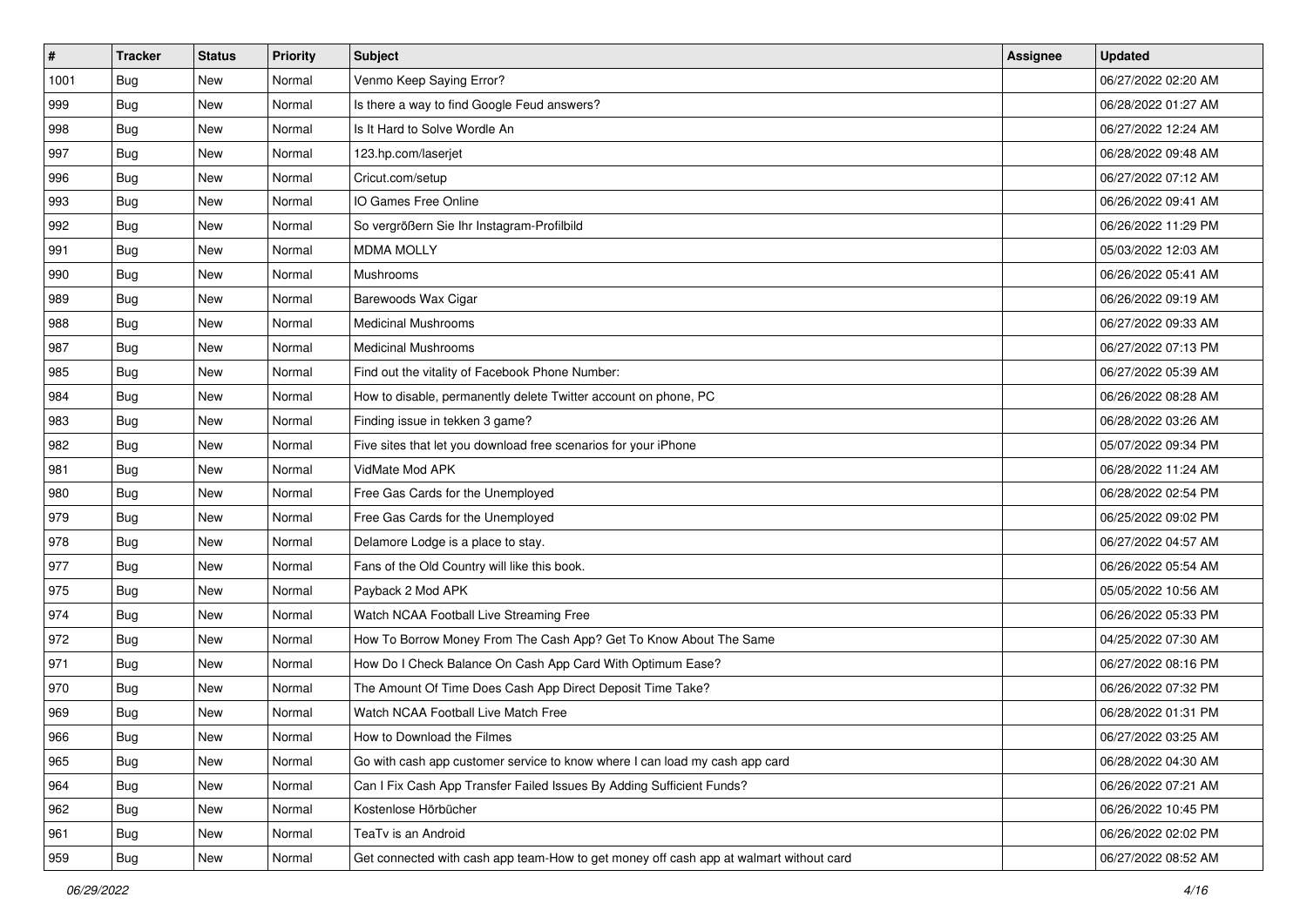| $\vert$ # | <b>Tracker</b> | <b>Status</b> | Priority | Subject                                                                          | <b>Assignee</b> | <b>Updated</b>      |
|-----------|----------------|---------------|----------|----------------------------------------------------------------------------------|-----------------|---------------------|
| 958       | <b>Bug</b>     | New           | Normal   | Avail Cash app support service to know Sutton bank cash app number               |                 | 06/26/2022 08:46 AM |
| 957       | <b>Bug</b>     | New           | Normal   | From Where I Can Get Cheap Writing Services?                                     |                 | 04/20/2022 05:06 AM |
| 956       | <b>Bug</b>     | New           | Normal   | FNF Free Mods Online                                                             |                 | 06/25/2022 09:59 PM |
| 954       | <b>Bug</b>     | New           | Normal   | AZ Screen Recorder Mod                                                           |                 | 06/25/2022 11:24 PM |
| 953       | <b>Bug</b>     | <b>New</b>    | Normal   | Manga Dogs - Read Your Favorite Comics on Your Smartphone                        |                 | 06/27/2022 03:53 PM |
| 952       | <b>Bug</b>     | New           | Normal   | Canon IJ Network Tool                                                            |                 | 06/26/2022 10:35 AM |
| 951       | Bug            | New           | Normal   | Canon.com/ijsetup                                                                |                 | 06/27/2022 07:56 PM |
| 950       | <b>Bug</b>     | New           | Normal   | ii.start canon                                                                   |                 | 06/26/2022 04:35 AM |
| 949       | <b>Bug</b>     | New           | Normal   | <b>Educational Games</b>                                                         |                 | 06/15/2022 09:11 PM |
| 948       | Bug            | <b>New</b>    | Normal   | Canon IJ Network Tool                                                            |                 | 06/27/2022 09:30 PM |
| 947       | <b>Bug</b>     | New           | Normal   | is Disney Now and Disney Plus different?                                         |                 | 04/14/2022 09:53 AM |
| 946       | <b>Bug</b>     | New           | Normal   | What is Plex and Is Plex Legal?                                                  |                 | 06/26/2022 05:23 AM |
| 945       | Bug            | New           | Normal   | TikTok 18 Mod Apk For Your Android                                               |                 | 04/13/2022 09:32 AM |
| 943       | <b>Bug</b>     | New           | Normal   | ij.start canon                                                                   |                 | 04/13/2022 08:52 AM |
| 942       | <b>Bug</b>     | New           | Normal   | Canon IJ Network Tool                                                            |                 | 04/13/2022 08:45 AM |
| 941       | <b>Bug</b>     | New           | Normal   | is Disney Now and Disney Plus different?                                         |                 | 06/26/2022 12:10 PM |
| 940       | <b>Bug</b>     | New           | Normal   | What is Plex and Is Plex Legal?                                                  |                 | 06/26/2022 04:50 PM |
| 935       | <b>Bug</b>     | <b>New</b>    | Normal   | MovieBox Pro Apk - Watch Movies and TV Shows on Your Android Phone               |                 | 06/26/2022 04:11 AM |
| 934       | <b>Bug</b>     | New           | Normal   | MovieBox Pro Apk - Watch Movies and TV Shows on Your Android Phone               |                 | 05/10/2022 11:01 AM |
| 933       | <b>Bug</b>     | New           | Normal   | How Can I Watch Movies on My Mobile Phone                                        |                 | 06/24/2022 12:55 AM |
| 932       | Bug            | New           | Normal   | The best epic, long-playing PC games will consume days of your life.             |                 | 05/15/2022 07:44 PM |
| 930       | <b>Bug</b>     | New           | Normal   | The best free games online                                                       |                 | 04/12/2022 09:05 AM |
| 929       | Bug            | <b>New</b>    | Normal   | Canon IJ Network Tool                                                            |                 | 04/12/2022 08:32 AM |
| 928       | <b>Bug</b>     | New           | Normal   | How Does Sutton Bank Cash App Customer Service Help In Answering Your Questions? |                 | 04/12/2022 11:36 AM |
| 926       | <b>Bug</b>     | New           | Normal   | tavor 7                                                                          |                 | 06/22/2022 05:08 PM |
| 925       | Bug            | New           | Normal   | tavor 7                                                                          |                 | 06/15/2022 03:45 AM |
| 924       | <b>Bug</b>     | New           | Normal   | buy tec 9                                                                        |                 | 04/11/2022 02:54 PM |
| 923       | <b>Bug</b>     | New           | Normal   | frenchies for sale                                                               |                 | 04/11/2022 02:35 PM |
| 922       | Bug            | New           | Normal   | Why Is The Need For Assignment Writing Services?                                 |                 | 06/28/2022 06:59 AM |
| 921       | <b>Bug</b>     | New           | Normal   | Canon IJ Network Tool                                                            |                 | 04/11/2022 09:00 AM |
| 920       | <b>Bug</b>     | New           | Normal   | Where I Can Get Essay Writing Services?                                          |                 | 04/11/2022 08:35 AM |
| 918       | <b>Bug</b>     | New           | Normal   | Antivirus for IOS                                                                |                 | 06/16/2022 10:36 PM |
| 917       | <b>Bug</b>     | New           | Normal   | Random Person Sent Me Money on Cash App-find solution?                           |                 | 04/09/2022 12:32 PM |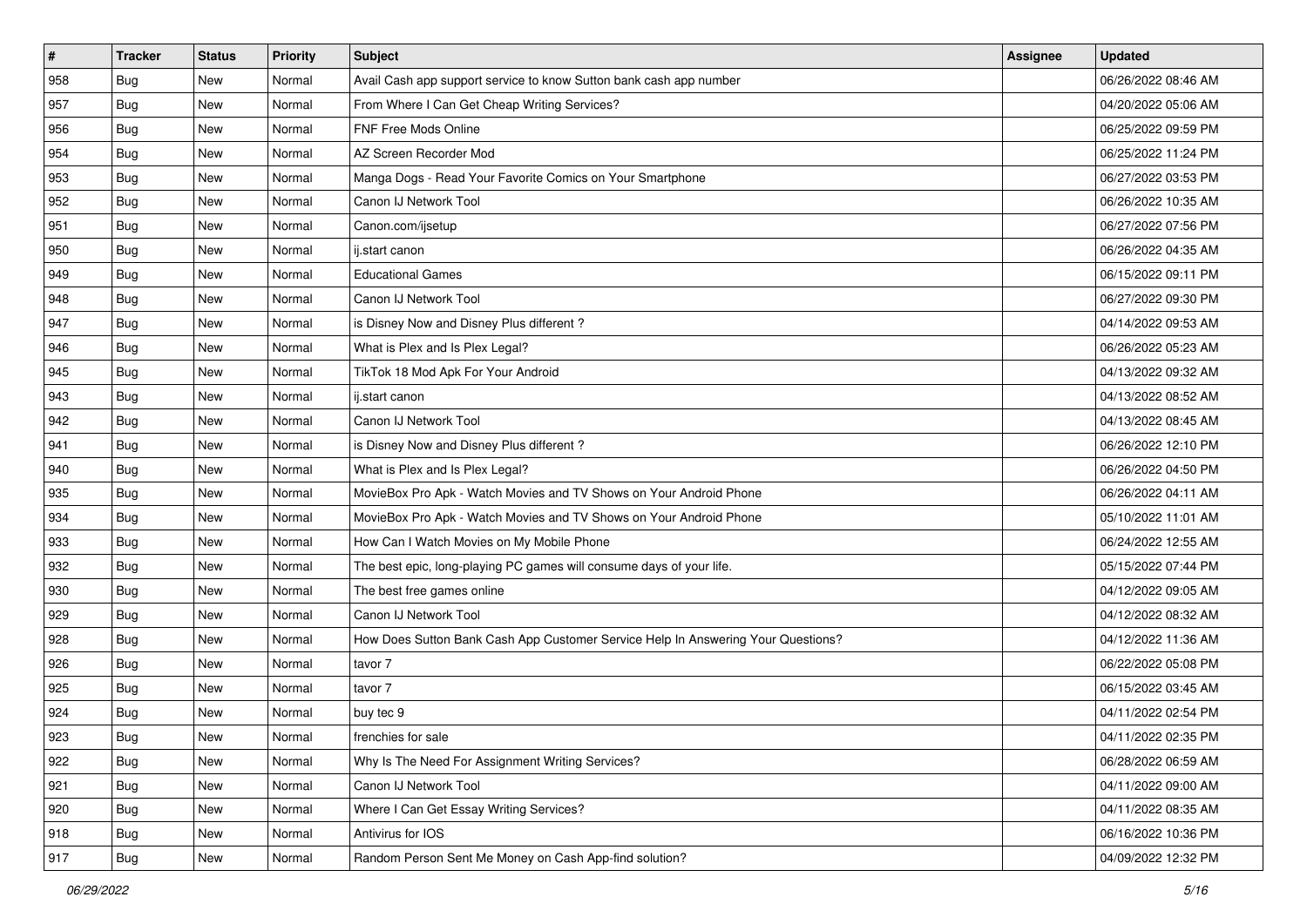| $\sharp$ | <b>Tracker</b> | <b>Status</b> | Priority | <b>Subject</b>                                                              | <b>Assignee</b> | <b>Updated</b>      |
|----------|----------------|---------------|----------|-----------------------------------------------------------------------------|-----------------|---------------------|
| 916      | <b>Bug</b>     | New           | Normal   | How long does it take to write a book?                                      |                 | 04/07/2022 12:15 PM |
| 915      | Bug            | New           | Normal   | Finance dissertation writing                                                |                 | 04/07/2022 09:22 AM |
| 914      | Bug            | New           | Normal   | Wordle: how to play fashion games for free?                                 |                 | 04/07/2022 08:30 AM |
| 913      | Bug            | <b>New</b>    | Normal   | Canon IJ Network Tool                                                       |                 | 04/07/2022 06:21 AM |
| 912      | Bug            | New           | Normal   | Cuphead Mobile Game Review                                                  |                 | 06/09/2022 10:14 AM |
| 911      | <b>Bug</b>     | <b>New</b>    | Normal   | Aluminum Windows & Doors                                                    |                 | 04/06/2022 08:10 PM |
| 910      | Bug            | New           | Normal   | Each content looks unisize or not formated                                  |                 | 04/06/2022 11:21 AM |
| 909      | <b>Bug</b>     | New           | Normal   | Toca Life World APK                                                         |                 | 04/06/2022 04:52 AM |
| 908      | Bug            | New           | Normal   | Toca Life World APK                                                         |                 | 04/06/2022 03:18 AM |
| 907      | Bug            | New           | Normal   | Canon IJ Network Tool                                                       |                 | 04/04/2022 10:43 AM |
| 906      | <b>Bug</b>     | New           | Normal   | How To Change Cash App From Business To Personal Account For Any Reasons?   |                 | 04/04/2022 09:57 AM |
| 905      | Bug            | New           | Normal   | MINI MILITIA MOD APK                                                        |                 | 05/19/2022 01:54 PM |
| 898      | Bug            | New           | Normal   | Shadow Fight 2 Mod APK                                                      |                 | 04/02/2022 09:17 AM |
| 895      | <b>Bug</b>     | New           | Normal   | Cash App Scams                                                              |                 | 06/18/2022 02:36 PM |
| 893      | <b>Bug</b>     | <b>New</b>    | Normal   | klingeltone                                                                 |                 | 04/13/2022 11:06 AM |
| 892      | Bug            | New           | Normal   | Good game                                                                   |                 | 04/01/2022 09:15 AM |
| 891      | <b>Bug</b>     | <b>New</b>    | Normal   | The most interesting game today, have you tried it?                         |                 | 04/01/2022 09:17 AM |
| 889      | Bug            | New           | Normal   | What is Plex and how it's work?                                             |                 | 04/01/2022 09:14 AM |
| 888      | Bug            | New           | Normal   | Is the Fox News Channel on Roku free?                                       |                 | 06/28/2022 06:58 PM |
| 887      | Bug            | New           | Normal   | What is Plex and how it's work?                                             |                 | 04/01/2022 09:16 AM |
| 886      | Bug            | New           | Normal   | Is the Fox News Channel on Roku free?                                       |                 | 06/28/2022 09:36 PM |
| 885      | Bug            | New           | Normal   | How to Install the Tele Latino App For Android                              |                 | 03/28/2022 04:10 AM |
| 884      | Bug            | New           | Normal   | Why do Subway Surfers popular                                               |                 | 04/01/2022 09:16 AM |
| 883      | <b>Bug</b>     | New           | Normal   | Langweilen Sie sich jemals bei der gleichen alten Schriftart auf Instagram? |                 | 04/01/2022 09:16 AM |
| 882      | Bug            | New           | Normal   | How to change bank account on cash app?                                     |                 | 04/01/2022 09:16 AM |
| 880      | Bug            | New           | Normal   | Why do Subway Surfers popular                                               |                 | 04/01/2022 09:16 AM |
| 878      | <b>Bug</b>     | New           | Normal   | Wie ist instazoom hilfreich beim Herunterladen von Instagram-Profilbildern  |                 | 04/08/2022 09:28 PM |
| 876      | <b>Bug</b>     | New           | Normal   | Download Full-Size Profile Pictures of Your Favorite Users With InstaDP     |                 | 04/01/2022 09:12 AM |
| 875      | <b>Bug</b>     | New           | Normal   | Red ball game                                                               |                 | 04/01/2022 09:15 AM |
| 874      | <b>Bug</b>     | New           | Normal   | Cómo descargar Minecraft Apk                                                |                 | 06/26/2022 08:01 AM |
| 873      | Bug            | New           | Normal   | Klingeltöne mp3                                                             |                 | 04/13/2022 11:03 AM |
| 872      | <b>Bug</b>     | New           | Normal   | Poppy Playtime Horror Game Free                                             |                 | 04/01/2022 09:11 AM |
| 870      | <b>Bug</b>     | New           | Normal   | Mahjong Solitaire                                                           |                 | 04/01/2022 09:12 AM |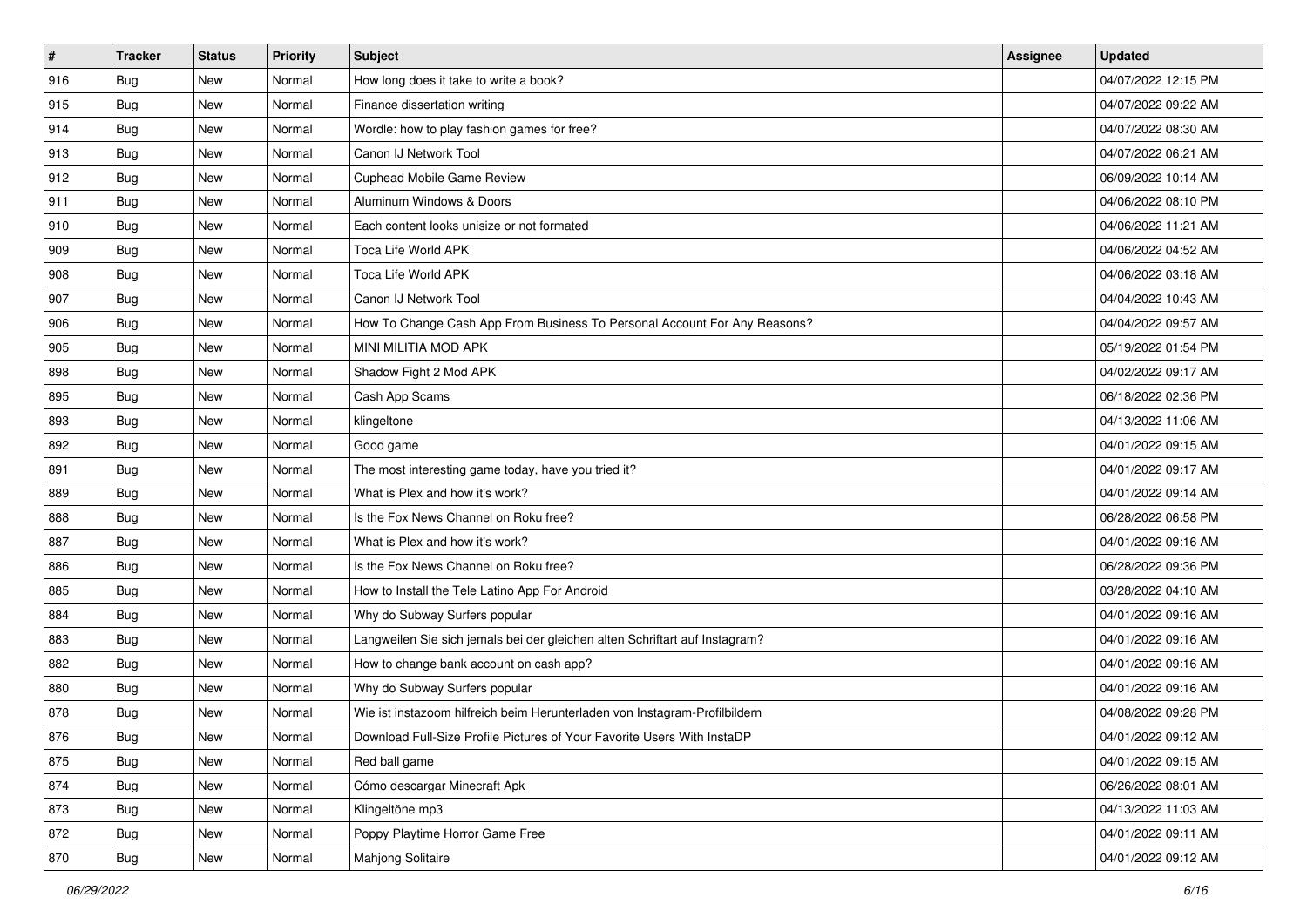| $\sharp$ | <b>Tracker</b> | <b>Status</b> | Priority | <b>Subject</b>                                                                   | <b>Assignee</b> | <b>Updated</b>      |
|----------|----------------|---------------|----------|----------------------------------------------------------------------------------|-----------------|---------------------|
| 869      | Bug            | New           | Normal   | Sonnerie Post Malone 2022                                                        |                 | 04/13/2022 11:05 AM |
| 865      | Bug            | New           | Normal   | Canon IJ Printer Utility                                                         |                 | 05/18/2022 07:24 PM |
| 864      | Bug            | New           | Normal   | Canon IJ Network Tool                                                            |                 | 04/01/2022 09:14 AM |
| 863      | Bug            | <b>New</b>    | Normal   | Canon IJ Network Tool                                                            |                 | 04/01/2022 09:12 AM |
| 862      | Bug            | New           | Normal   | none                                                                             |                 | 04/01/2022 09:11 AM |
| 859      | <b>Bug</b>     | <b>New</b>    | Normal   | Canon IJ Network Tool                                                            |                 | 04/01/2022 09:13 AM |
| 857      | Bug            | New           | Normal   | Welcome to the world of classic retro games                                      |                 | 04/01/2022 09:13 AM |
| 856      | <b>Bug</b>     | New           | Normal   | Online Classes Assistance Help For Student                                       |                 | 04/01/2022 09:13 AM |
| 855      | Bug            | New           | Normal   | Online Classes Assistance Help For Student                                       |                 | 04/01/2022 09:13 AM |
| 854      | Bug            | New           | Normal   | How To Resolve Password Problems Through Facebook Customer Service?              |                 | 04/09/2022 06:11 PM |
| 853      | <b>Bug</b>     | New           | Normal   | what is dr laser                                                                 |                 | 04/01/2022 09:13 AM |
| 852      | Bug            | New           | Normal   | How to cancel your French Bee flight within 24 hours?                            |                 | 04/01/2022 09:13 AM |
| 851      | Bug            | New           | Normal   | Laden Sie den kostenlosen MP3-Klingelton für Ihr Mobiltelefon herunter           |                 | 04/01/2022 09:14 AM |
| 850      | <b>Bug</b>     | New           | Normal   | Puppy Playtime APK Android                                                       |                 | 04/01/2022 09:14 AM |
| 849      | <b>Bug</b>     | <b>New</b>    | Normal   | FutEmax App Apk - Watch Soccer, Fantasy Football, And More On Your Mobile Device |                 | 04/01/2022 09:04 AM |
| 844      | Bug            | New           | Normal   | To know Chime Routing Number call on the helpline number                         |                 | 04/01/2022 08:58 AM |
| 843      | <b>Bug</b>     | <b>New</b>    | Normal   | Canon IJ Network Tool                                                            |                 | 04/01/2022 08:58 AM |
| 842      | Bug            | New           | Normal   | Join the fun game                                                                |                 | 04/01/2022 08:58 AM |
| 841      | Bug            | New           | Normal   | How do I activate FOX NOW?                                                       |                 | 04/01/2022 08:58 AM |
| 840      | Bug            | New           | Normal   | Is Tubi really free and legal?                                                   |                 | 04/01/2022 08:58 AM |
| 839      | Bug            | New           | Normal   | How do I activate FOX NOW?                                                       |                 | 04/01/2022 08:58 AM |
| 838      | Bug            | New           | Normal   | Celebrity Hunter Mod apk - Como instalá-lo                                       |                 | 04/01/2022 08:58 AM |
| 836      | Bug            | New           | Normal   | What Is The Required Amount To Pay As Cash App Clearance Fee?                    |                 | 04/01/2022 09:00 AM |
| 835      | <b>Bug</b>     | New           | Normal   | Build your strong army with Taming io                                            |                 | 04/01/2022 08:59 AM |
| 834      | Bug            | New           | Normal   | Grasp the secret to relieve stress and fatigue                                   |                 | 04/01/2022 08:57 AM |
| 833      | Bug            | New           | Normal   | Does Direct Deposit Hit Chime- seek Chime Customer Service                       |                 | 04/01/2022 08:59 AM |
| 832      | <b>Bug</b>     | New           | Normal   | Choque Royale Mod Apk                                                            |                 | 04/01/2022 08:59 AM |
| 831      | I Bug          | New           | Normal   | Build and shoot                                                                  |                 | 05/29/2022 04:47 PM |
| 830      | <b>Bug</b>     | New           | Normal   | Poppy Playtime APK                                                               |                 | 06/27/2022 10:31 PM |
| 828      | <b>Bug</b>     | New           | Normal   | Nursery management                                                               |                 | 06/28/2022 12:10 PM |
| 827      | Bug            | New           | Normal   | Come To Know The Required Steps To Unlock Cash App Account                       |                 | 04/01/2022 08:59 AM |
| 826      | <b>Bug</b>     | New           | Normal   | How to Dowload MXL TV Premium                                                    |                 | 05/26/2022 03:34 PM |
| 825      | <b>Bug</b>     | New           | Normal   | Lucky Patcher Download                                                           |                 | 06/26/2022 06:09 PM |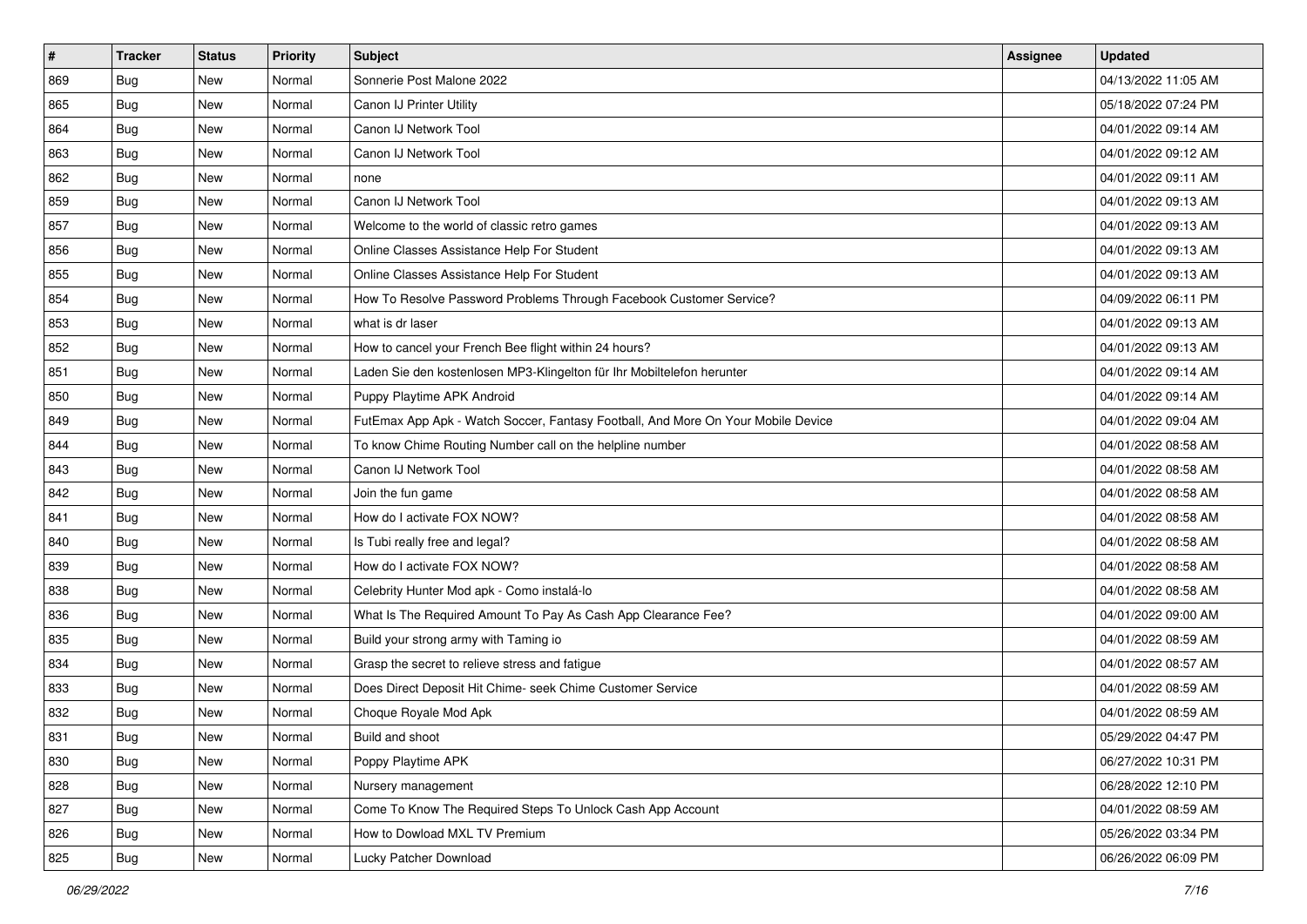| #   | <b>Tracker</b> | <b>Status</b> | <b>Priority</b> | <b>Subject</b>                                                                | <b>Assignee</b> | <b>Updated</b>      |
|-----|----------------|---------------|-----------------|-------------------------------------------------------------------------------|-----------------|---------------------|
| 822 | <b>Bug</b>     | New           | Normal          | Dowload Your Boyfriend Game                                                   |                 | 06/28/2022 04:56 AM |
| 821 | Bug            | New           | Normal          | Nicoo - A Review of the Popular Battle Royale Game                            |                 | 06/28/2022 08:30 AM |
| 820 | Bug            | New           | Normal          | Metal Slug Apk para Android                                                   |                 | 06/28/2022 11:01 AM |
| 819 | <b>Bug</b>     | <b>New</b>    | Normal          | Metal Slug Apk para Android                                                   |                 | 06/27/2022 09:35 AM |
| 817 | Bug            | New           | Normal          | Pacman 30th Anniversary                                                       |                 | 06/28/2022 09:20 AM |
| 816 | <b>Bug</b>     | New           | Normal          | Play Scribble io fun with everyone                                            |                 | 06/28/2022 03:20 PM |
| 811 | Bug            | New           | Normal          | Canon IJ Network Tool                                                         |                 | 06/28/2022 06:12 AM |
| 809 | <b>Bug</b>     | New           | Normal          | Smash Karts - immerse yourself in the exciting race                           |                 | 06/28/2022 09:57 AM |
| 808 | Bug            | New           | Normal          | Sinnvolle Guten-Morgen-Grüße                                                  |                 | 06/28/2022 10:45 PM |
| 807 | Bug            | New           | Normal          | 1v1Battle is a strategic action 'Build and shoot' game                        |                 | 06/27/2022 06:52 AM |
| 804 | <b>Bug</b>     | New           | Normal          | Review                                                                        |                 | 06/27/2022 08:38 PM |
| 802 | Bug            | New           | Normal          | Who Is an ETL Engineer                                                        |                 | 06/28/2022 02:03 AM |
| 801 | Bug            | New           | Normal          | Who Is an ETL Engineer                                                        |                 | 06/27/2022 12:25 PM |
| 800 | <b>Bug</b>     | New           | Normal          | Who Is an ETL Engineer                                                        |                 | 06/28/2022 08:48 AM |
| 799 | Bug            | <b>New</b>    | Normal          | Who Is an ETL Engineer                                                        |                 | 06/28/2022 02:51 AM |
| 798 | Bug            | New           | Normal          | Who Is an ETL Engineer                                                        |                 | 06/27/2022 09:48 AM |
| 796 | <b>Bug</b>     | <b>New</b>    | Normal          | How Does Cash App ++ actually work and What is the process of it              |                 | 06/22/2022 07:03 AM |
| 795 | Bug            | New           | Normal          | Drift Boss - Exciting Race                                                    |                 | 06/26/2022 06:32 PM |
| 792 | Bug            | New           | Normal          | What is Google Camera Mod?                                                    |                 | 06/27/2022 10:20 AM |
| 791 | Bug            | New           | Normal          | Samsnung TV Plus is not working                                               |                 | 04/01/2022 09:03 AM |
| 790 | Bug            | New           | Normal          | My app                                                                        |                 | 04/01/2022 09:03 AM |
| 789 | Bug            | New           | Normal          | Full version                                                                  |                 | 06/28/2022 10:51 PM |
| 788 | Bug            | New           | Normal          | Intro Maker Mod APK                                                           |                 | 06/28/2022 04:21 AM |
| 787 | <b>Bug</b>     | New           | Normal          | Assured Assignment Help                                                       |                 | 06/27/2022 05:19 PM |
| 786 | Bug            | New           | Normal          | Best Assignment Help in Australia & UK                                        |                 | 06/21/2022 09:28 PM |
| 785 | Bug            | New           | Normal          | How To Get Money Off Cash App Without Card Or With A Card?                    |                 | 06/28/2022 11:35 AM |
| 784 | <b>Bug</b>     | New           | Normal          | How To Add Money On Cash App Card And Check The Funds?                        |                 | 06/28/2022 12:36 PM |
| 783 | <b>Bug</b>     | New           | Normal          | How Do I Determine The Reasons And Solutions To Fix Cash App Transfer Failed? |                 | 06/27/2022 08:58 PM |
| 782 | <b>Bug</b>     | New           | Normal          | Comment faire une sonnerie téléphonique                                       |                 | 06/27/2022 11:56 PM |
| 781 | <b>Bug</b>     | New           | Normal          | Free Whatsapp Group to Join                                                   |                 | 06/28/2022 11:48 AM |
| 777 | Bug            | New           | Normal          | Obtain driving instructions using Google Maps.                                |                 | 06/27/2022 09:05 PM |
| 776 | <b>Bug</b>     | New           | Normal          | Wibargain                                                                     |                 | 06/28/2022 01:57 PM |
| 775 | <b>Bug</b>     | New           | Normal          | cash app                                                                      |                 | 02/14/2022 08:20 AM |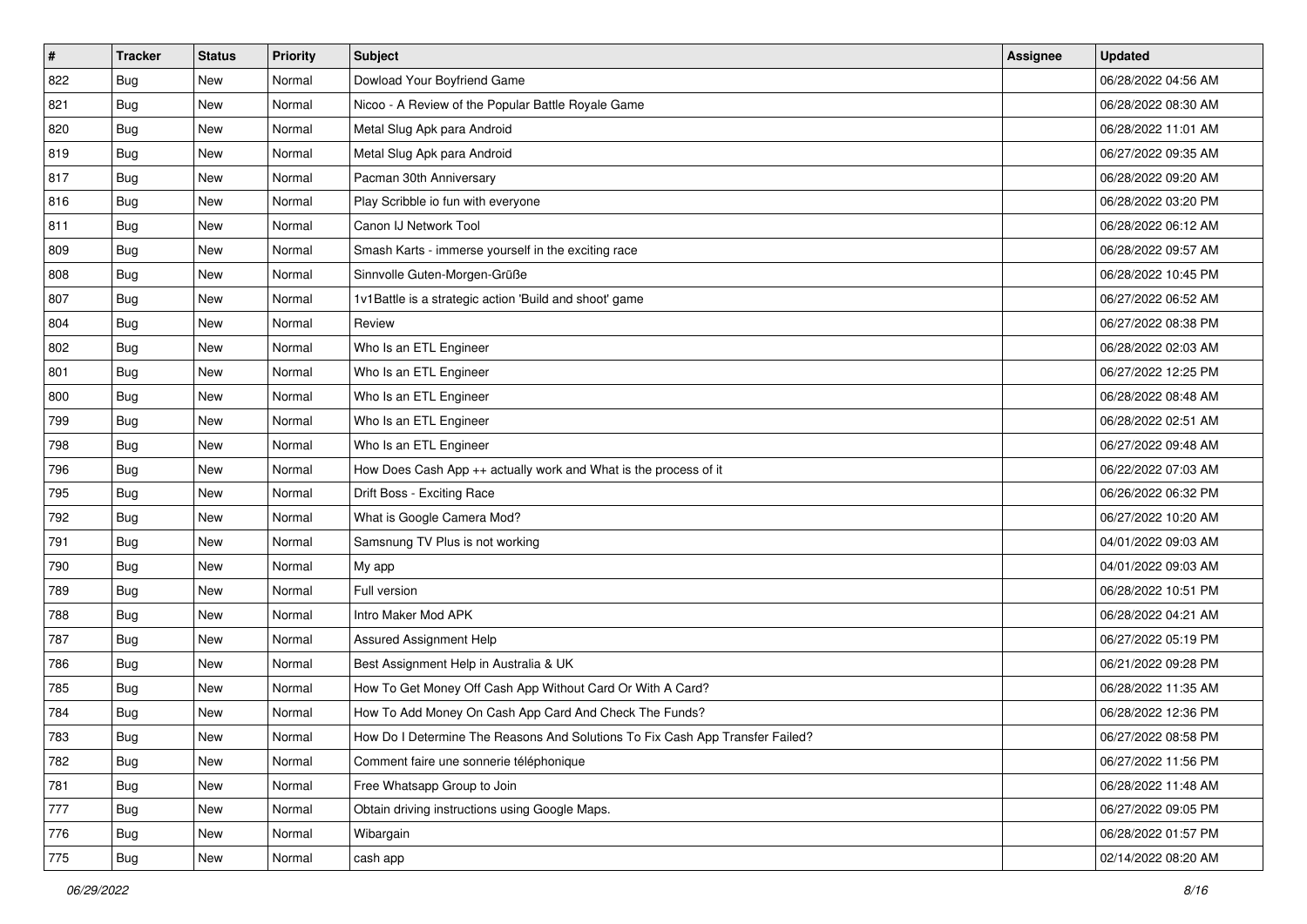| $\vert$ # | <b>Tracker</b> | <b>Status</b> | Priority | Subject                                                                                             | <b>Assignee</b> | <b>Updated</b>      |
|-----------|----------------|---------------|----------|-----------------------------------------------------------------------------------------------------|-----------------|---------------------|
| 774       | <b>Bug</b>     | New           | Normal   | Follow proper initiatives                                                                           |                 | 06/27/2022 07:54 PM |
| 773       | <b>Bug</b>     | New           | Normal   | Spades - Play online free                                                                           |                 | 06/28/2022 12:26 PM |
| 772       | <b>Bug</b>     | New           | Normal   | united airlines baggage policy                                                                      |                 | 06/27/2022 10:53 PM |
| 771       | <b>Bug</b>     | New           | Normal   | united airlines baggage policy                                                                      |                 | 06/26/2022 07:19 AM |
| 770       | Bug            | <b>New</b>    | Normal   | Canon IJ Network Tool                                                                               |                 | 06/27/2022 11:57 AM |
| 769       | <b>Bug</b>     | New           | Normal   | check my cash app                                                                                   |                 | 06/28/2022 03:29 PM |
| 768       | Bug            | New           | Normal   | Where can you buy best jackets online?                                                              |                 | 06/26/2022 01:50 PM |
| 767       | Bug            | New           | Normal   | apkmod                                                                                              |                 | 06/28/2022 01:24 AM |
| 766       | <b>Bug</b>     | New           | Normal   | Pobreflix Mod APK Review                                                                            |                 | 06/28/2022 08:56 AM |
| 765       | Bug            | New           | Normal   | Follow proper initiatives to check my cash app                                                      |                 | 06/25/2022 10:08 AM |
| 764       | <b>Bug</b>     | New           | Normal   | What is available to see what I can watch HBO Max?                                                  |                 | 06/28/2022 03:59 AM |
| 762       | Bug            | New           | Normal   | How To Add Money To A Cash App Card If Struggling With Low Amount?                                  |                 | 06/27/2022 09:58 PM |
| 760       | Bug            | New           | Normal   | apkmod                                                                                              |                 | 06/27/2022 04:13 PM |
| 758       | <b>Bug</b>     | New           | Normal   | How Do I Study Consistently For Hours?                                                              |                 | 06/27/2022 12:49 AM |
| 757       | <b>Bug</b>     | New           | Normal   | Why Is Issue of Car Maintenance so Famous for the Consumers?                                        |                 | 04/01/2022 09:01 AM |
| 754       | Bug            | New           | Normal   | Cómo descargar tonos gratis de teléfono celular                                                     |                 | 06/26/2022 01:56 PM |
| 753       | <b>Bug</b>     | New           | Normal   | onlineessaygrader                                                                                   |                 | 06/28/2022 05:55 AM |
| 752       | <b>Bug</b>     | New           | Normal   | Plagerism checker                                                                                   |                 | 06/26/2022 06:33 PM |
| 750       | Bug            | New           | Normal   | Create a Report Template                                                                            |                 | 06/26/2022 04:27 PM |
| 749       | <b>Bug</b>     | New           | Normal   | The Best Bubble Shooter Game for Android                                                            |                 | 06/26/2022 12:12 PM |
| 748       | Bug            | New           | Normal   | Il y a quelques façons d'obtenir des sonneries gratuites pour votre iPhone                          |                 | 06/26/2022 11:24 PM |
| 747       | <b>Bug</b>     | New           | Normal   | How to Install Tyflex Plus on Your Android Device                                                   |                 | 06/26/2022 08:16 AM |
| 744       | Bug            | <b>New</b>    | Normal   | <b>Pixel Survive</b>                                                                                |                 | 06/28/2022 05:13 AM |
| 743       | <b>Bug</b>     | New           | Normal   | They promote 'pixel art' contests and a 'game jam' related to the work and figure of Carlos Casares |                 | 06/28/2022 12:04 PM |
| 742       | <b>Bug</b>     | New           | Normal   | How Long Does Cash App Support Take To Respond For A Better Support?                                |                 | 06/25/2022 11:00 PM |
| 741       | Bug            | New           | Normal   | <b>Blockchain Technology Solutions</b>                                                              |                 | 06/26/2022 02:19 AM |
| 739       | <b>Bug</b>     | New           | Normal   | law dissertation help                                                                               |                 | 06/27/2022 06:12 PM |
| 738       | <b>Bug</b>     | New           | Normal   | How Much Amount Do I Get Using The Referral Code For Cash App?                                      |                 | 06/27/2022 03:58 PM |
| 737       | Bug            | New           | Normal   | How Do I Talk To A Live Person At Facebook If Anything Is Doubtful?                                 |                 | 06/27/2022 09:59 PM |
| 736       | Bug            | New           | Normal   | Want to Edit in My Website (transfer-factor.net) Unfortunately, Unable to Edit It                   |                 | 06/24/2022 07:32 AM |
| 735       | <b>Bug</b>     | New           | Normal   | A quick fix of how to get money back from cash app stocks                                           |                 | 06/28/2022 09:31 PM |
| 734       | <b>Bug</b>     | New           | Normal   | DR. STRANGE: Multiverse of Scheduling Madness!                                                      |                 | 06/28/2022 07:07 AM |
| 733       | <b>Bug</b>     | New           | Normal   | How does one go about getting a book deal?                                                          |                 | 06/28/2022 06:35 PM |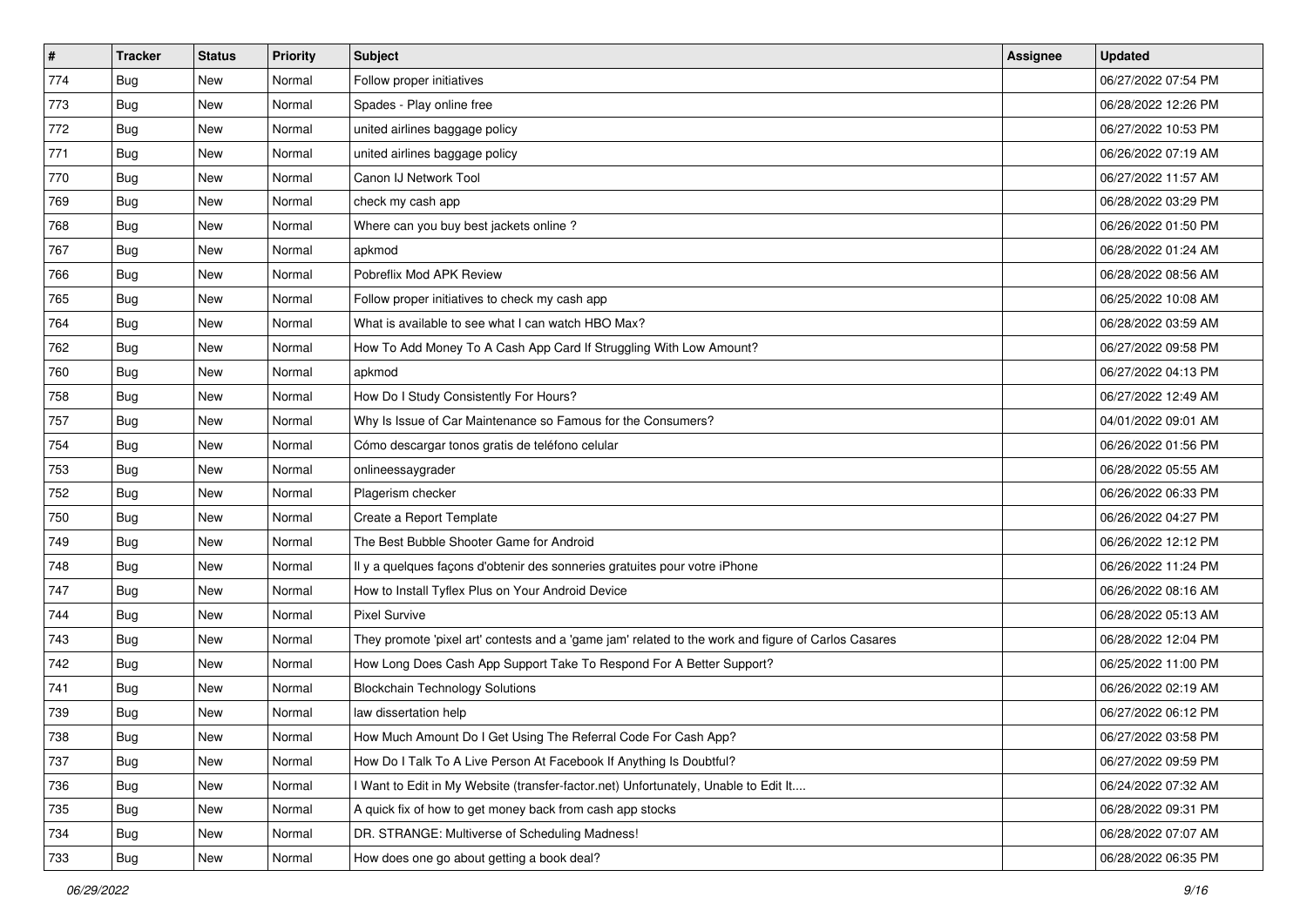| $\vert$ # | <b>Tracker</b> | <b>Status</b> | <b>Priority</b> | Subject                                                                      | <b>Assignee</b> | <b>Updated</b>      |
|-----------|----------------|---------------|-----------------|------------------------------------------------------------------------------|-----------------|---------------------|
| 732       | Bug            | New           | Normal          | Get rectifications steps about why cash app transfer failed                  |                 | 06/26/2022 03:28 PM |
| 731       | <b>Bug</b>     | New           | Normal          | Avail Of Cash App Customer Service If Unable To Down Cash App Mobile App?    |                 | 06/25/2022 08:36 PM |
| 730       | <b>Bug</b>     | New           | Normal          | Canon IJ Network Tool                                                        |                 | 06/26/2022 05:51 PM |
| 729       | <b>Bug</b>     | New           | Normal          | Canon IJ Network Tool                                                        |                 | 06/28/2022 01:10 PM |
| 728       | <b>Bug</b>     | New           | Normal          | Will Cash App refund money if scammed? Hitches With Optimum Ease             |                 | 06/26/2022 06:15 AM |
| 726       | <b>Bug</b>     | New           | Normal          | Mobile Application Development Services                                      |                 | 06/28/2022 04:44 PM |
| 724       | Bug            | New           | Normal          | Dial Chime Customer support number for a quick response                      |                 | 06/29/2022 01:13 AM |
| 721       | <b>Bug</b>     | New           | Normal          | Cómo instalar un Mod Apk                                                     |                 | 06/24/2022 09:39 PM |
| 720       | <b>Bug</b>     | New           | Normal          | How does Cash App Phone Number provide a quick treatment?                    |                 | 06/27/2022 08:02 AM |
| 719       | Bug            | New           | Normal          | How Do I Send \$5000 Through Cash App Account With Ease?                     |                 | 06/26/2022 10:14 PM |
| 717       | <b>Bug</b>     | New           | Normal          | Disney Plus Apk - Watch Movies and TV Shows on Your Device                   |                 | 06/27/2022 11:38 PM |
| 716       | Bug            | New           | Normal          | La celebración de un BabyShower.                                             |                 | 06/27/2022 12:29 PM |
| 715       | Bug            | New           | Normal          | Puppy Playtime Descargar gratis                                              |                 | 06/28/2022 10:46 PM |
| 714       | <b>Bug</b>     | New           | Normal          | Cuevana 3 Premium - Enjoy Your Favorite Movies and TV Shows on Your Smart TV |                 | 06/27/2022 11:43 PM |
| 712       | <b>Bug</b>     | New           | Normal          | <b>Tips and Tricks</b>                                                       |                 | 06/28/2022 02:40 AM |
| 711       | Bug            | New           | Normal          | Human Fall Flat Apk Download                                                 |                 | 06/28/2022 08:27 PM |
| 710       | <b>Bug</b>     | New           | Normal          | Take Necessary Assistance If You Are Unable Activate Cash App Card           |                 | 06/25/2022 09:26 PM |
| 709       | Bug            | New           | Normal          | How To Load Cash App Card At Walmart Without Having To Face Any Hassle?      |                 | 06/28/2022 06:08 PM |
| 708       | Bug            | New           | Normal          | Efficient ways to proceed with the cash app dispute process?                 |                 | 06/28/2022 04:03 AM |
| 706       | <b>Bug</b>     | New           | Normal          | How Can You Cancel A Cash App Payment Without Any Prior Information?         |                 | 06/26/2022 09:13 AM |
| 705       | Bug            | New           | Normal          | wuxiaworld                                                                   |                 | 06/28/2022 06:56 AM |
| 704       | <b>Bug</b>     | New           | Normal          | Reach support team of Chime Customer Service for instant help                |                 | 06/28/2022 04:57 AM |
| 703       | Bug            | New           | Normal          | For real-time help, dial Facebook customer service number                    |                 | 06/29/2022 12:30 AM |
| 702       | <b>Bug</b>     | New           | Normal          | Avail Chime Customer Service to know How To Get Chime Bank Statement         |                 | 06/28/2022 04:58 AM |
| 701       | <b>Bug</b>     | New           | Normal          | Why Law Essay Helper UK is Necessary?                                        |                 | 06/28/2022 08:12 AM |
| 700       | Bug            | New           | Normal          | Cómo descargar Poppy Playtime                                                |                 | 04/01/2022 09:30 AM |
| 699       | <b>Bug</b>     | New           | Normal          | Would you be able to utilize Cash App Twitch?                                |                 | 06/28/2022 09:31 PM |
| 697       | <b>Bug</b>     | New           | Normal          | How to Descargar Pura TV For Android                                         |                 | 06/28/2022 04:43 PM |
| 696       | Bug            | New           | Normal          | How to Install the TuMangaOnline App                                         |                 | 06/28/2022 09:15 PM |
| 695       | Bug            | New           | Normal          | Refer Listas IPTV Apk                                                        |                 | 06/27/2022 05:13 PM |
| 692       | Bug            | New           | Normal          | Esports 888b                                                                 |                 | 06/12/2022 10:04 AM |
| 691       | Bug            | New           | Normal          | tea garden dublin                                                            |                 | 04/01/2022 09:31 AM |
| 690       | <b>Bug</b>     | New           | Normal          | campervan hire                                                               |                 | 06/28/2022 11:55 AM |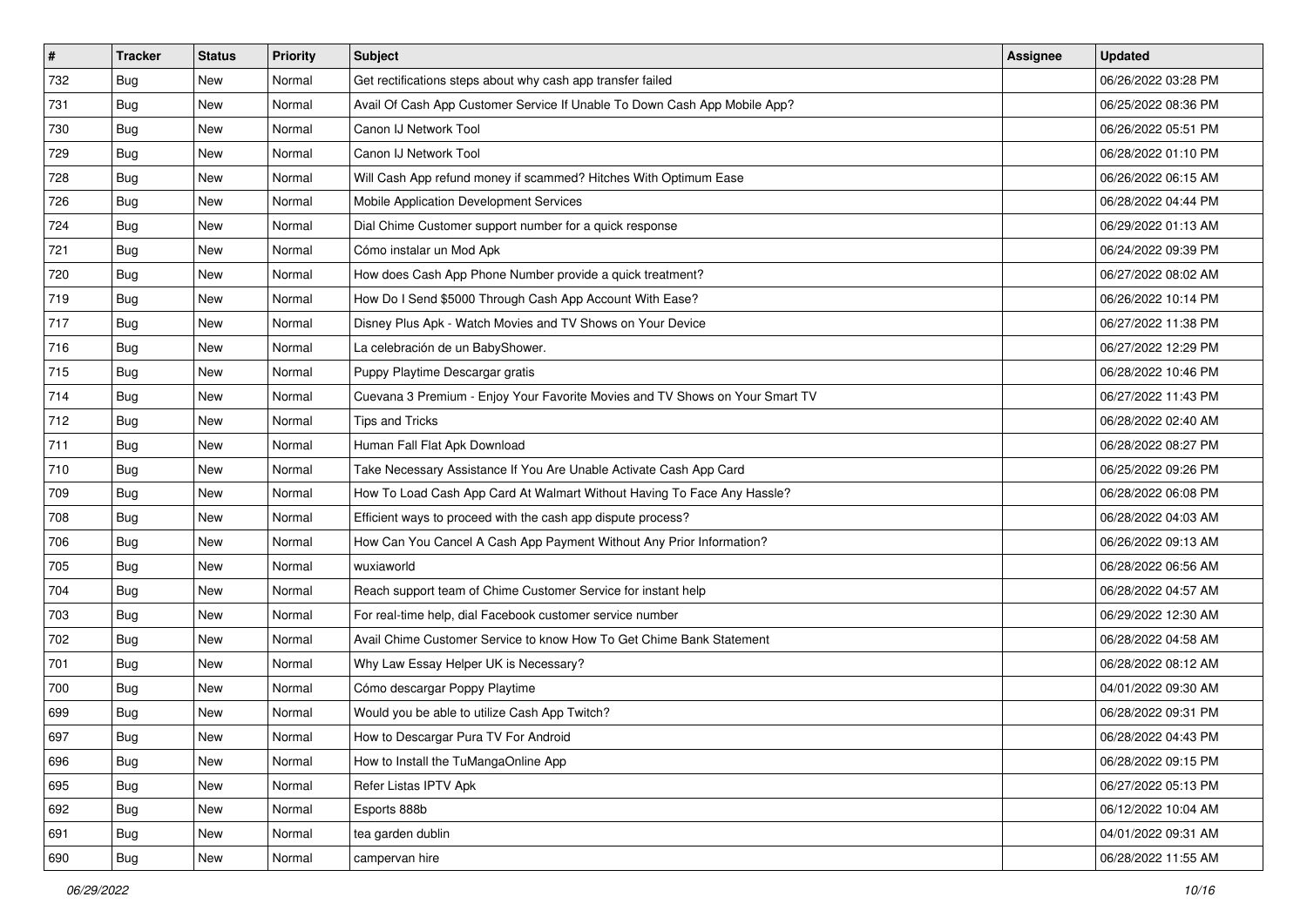| $\sharp$ | <b>Tracker</b> | <b>Status</b> | Priority | <b>Subject</b>                                                        | <b>Assignee</b> | <b>Updated</b>      |
|----------|----------------|---------------|----------|-----------------------------------------------------------------------|-----------------|---------------------|
| 689      | <b>Bug</b>     | New           | Normal   | How to use twitch.tv/activate?                                        |                 | 06/28/2022 10:48 PM |
| 688      | Bug            | New           | Normal   | How to use twitch.tv/activate?                                        |                 | 06/24/2022 04:16 AM |
| 687      | Bug            | New           | Normal   | How to use twitch.tv/activate?                                        |                 | 06/28/2022 09:12 PM |
| 686      | Bug            | <b>New</b>    | Normal   | Welcome To The Most Demandable Mahipalpur Escorts Agency              |                 | 06/27/2022 03:45 PM |
| 684      | Bug            | New           | Normal   | Difference between paper map and online map                           |                 | 06/28/2022 05:41 PM |
| 682      | <b>Bug</b>     | <b>New</b>    | Normal   | Does Facebook customer service live chat allow to speak with someone? |                 | 06/27/2022 05:19 PM |
| 679      | Bug            | New           | Normal   | Word Finder helps you to play word games better                       |                 | 04/01/2022 09:34 AM |
| 678      | <b>Bug</b>     | New           | Normal   | How to be a winner in buidnow gg                                      |                 | 06/28/2022 10:22 AM |
| 677      | Bug            | New           | Normal   | Logo Design Services Near Me                                          |                 | 06/27/2022 07:18 PM |
| 676      | Bug            | New           | Normal   | Does Facebook customer service live chat allow to speak with someone? |                 | 04/01/2022 09:39 AM |
| 675      | <b>Bug</b>     | New           | Normal   | What Are Smart Tactics To Fix Cash App Transfer Failed Hurdles?       |                 | 06/27/2022 09:51 AM |
| 673      | Bug            | New           | Normal   | Learn the basics of pixel art - Clear grid                            |                 | 06/27/2022 05:06 PM |
| 672      | Bug            | New           | Normal   | The easiest way to delete ringtones on iPhone                         |                 | 06/28/2022 08:44 PM |
| 670      | <b>Bug</b>     | New           | Normal   | JTWhatsApp Apk - The New and Improved WhatsApp                        |                 | 06/28/2022 12:32 PM |
| 668      | <b>Bug</b>     | <b>New</b>    | Normal   | Get to know Cash App Refund Process here                              |                 | 06/27/2022 02:38 PM |
| 667      | Bug            | New           | Normal   | What Is a Ringtone?                                                   |                 | 06/29/2022 12:34 AM |
| 666      | <b>Bug</b>     | <b>New</b>    | Normal   | 470+ pages à colorier de Noël                                         |                 | 06/28/2022 10:02 AM |
| 664      | Bug            | New           | Normal   | Tea TV Apk Download - The Best Way to Watch Movies Offline            |                 | 06/28/2022 04:09 PM |
| 662      | Bug            | New           | Normal   | Oreo TV Download - The Easiest Way to Watch Live TV                   |                 | 06/27/2022 03:14 PM |
| 661      | Bug            | <b>New</b>    | Normal   | Turbo VPN MOD APK Download                                            |                 | 06/27/2022 07:18 PM |
| 660      | Bug            | New           | Normal   | Anchovies Nutrition Facts And Health Benefits                         |                 | 04/01/2022 09:40 AM |
| 659      | Bug            | New           | Normal   | Olive Oil Properties And Health Benefits                              |                 | 06/27/2022 06:34 PM |
| 658      | Bug            | New           | Normal   | Watermelon Nutrition Facts And Health Benefits                        |                 | 06/28/2022 01:57 AM |
| 657      | <b>Bug</b>     | New           | Normal   | Coconut Nutrition Facts And Health Benefits                           |                 | 06/27/2022 08:56 AM |
| 656      | Bug            | New           | Normal   | Kiwi Nutrition Facts And Health Benefits                              |                 | 06/28/2022 08:54 PM |
| 655      | Bug            | New           | Normal   | <b>Eggplant Health Benefits</b>                                       |                 | 06/27/2022 03:40 PM |
| 653      | <b>Bug</b>     | New           | Normal   | Jujube (Jinjoles): Properties And Health Benefits                     |                 | 06/27/2022 08:47 AM |
| 652      | <b>Bug</b>     | New           | Normal   | Sesame Health Benefits                                                |                 | 06/28/2022 03:01 AM |
| 651      | <b>Bug</b>     | New           | Normal   | Salmon Health Benefits                                                |                 | 06/28/2022 05:49 PM |
| 650      | <b>Bug</b>     | New           | Normal   | <b>Cherries Health Benefits</b>                                       |                 | 06/26/2022 12:57 AM |
| 645      | Bug            | New           | Normal   | thong tin chinh xac nhat hom nay                                      |                 | 06/28/2022 02:48 PM |
| 644      | <b>Bug</b>     | New           | Normal   | <b>TeaTV App Review</b>                                               |                 | 06/27/2022 11:47 AM |
| 643      | <b>Bug</b>     | New           | Normal   | Oreo TV Apk Download                                                  |                 | 06/28/2022 04:57 PM |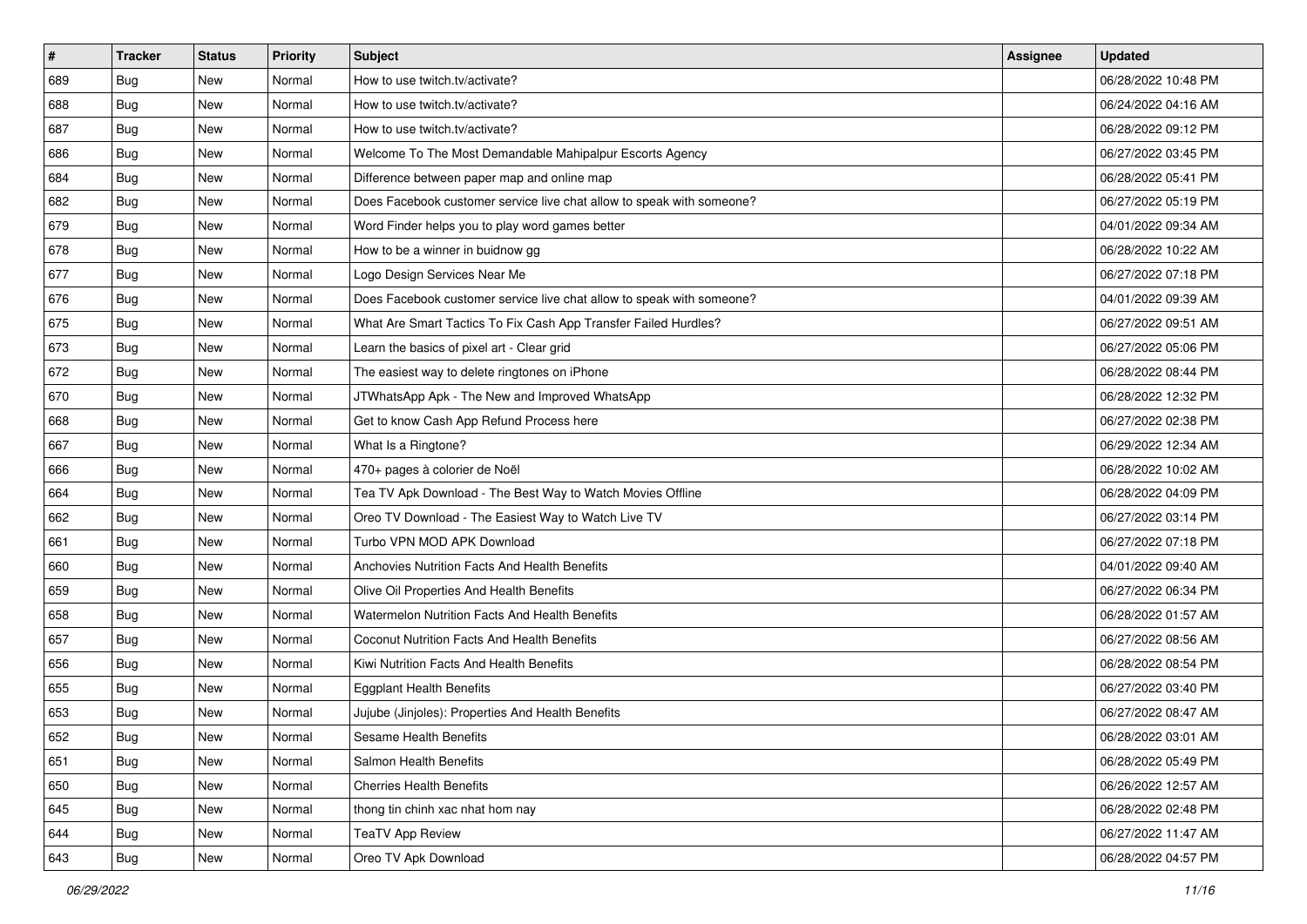| $\vert$ # | <b>Tracker</b> | <b>Status</b> | Priority | Subject                                                                          | Assignee | <b>Updated</b>      |
|-----------|----------------|---------------|----------|----------------------------------------------------------------------------------|----------|---------------------|
| 642       | <b>Bug</b>     | New           | Normal   | thong tin thoi tiet ngay hom nay                                                 |          | 06/27/2022 10:03 AM |
| 641       | Bug            | New           | Normal   | Get Best Economics Dissertation Writing Service                                  |          | 06/25/2022 10:04 AM |
| 640       | <b>Bug</b>     | New           | Normal   | play game with me                                                                |          | 06/28/2022 06:33 AM |
| 639       | Bug            | New           | Normal   | thong tin chinh xac                                                              |          | 06/28/2022 04:07 PM |
| 638       | Bug            | New           | Normal   | Run 3 game                                                                       |          | 06/26/2022 06:31 AM |
| 636       | <b>Bug</b>     | New           | Normal   | What is the most popular furniture color?                                        |          | 06/25/2022 04:57 PM |
| 635       | <b>Bug</b>     | New           | Normal   | Buy Steroids Online with OurMedicnes.com   Best Quality Steroids                 |          | 06/29/2022 12:17 AM |
| 634       | <b>Bug</b>     | New           | Normal   | Buy Vidalista Tablets (Tadalafil) at [\$25 OFF + Free Shipping] Vidalistatablets |          | 06/29/2022 02:25 AM |
| 633       | Bug            | New           | Normal   | How i can i solve my issue                                                       |          | 04/01/2022 09:38 AM |
| 632       | Bug            | New           | Normal   | CheapestMedsShop   100% Safe Medicines Online in UK & AUS.                       |          | 06/28/2022 09:52 AM |
| 631       | <b>Bug</b>     | New           | Normal   | How Can I Load Cash App Card at Walmart straight away?                           |          | 06/26/2022 04:07 PM |
| 630       | <b>Bug</b>     | New           | Normal   | How Can I Load Cash App Card at Walmart straight away?                           |          | 06/26/2022 12:04 AM |
| 629       | <b>Bug</b>     | <b>New</b>    | Normal   | How Can I Load Cash App Card at Walmart straight away?                           |          | 06/28/2022 06:07 AM |
| 628       | <b>Bug</b>     | New           | Normal   | CV reviewing services!                                                           |          | 06/28/2022 12:17 AM |
| 627       | <b>Bug</b>     | New           | Normal   | <b>HELO</b>                                                                      |          | 06/28/2022 11:28 AM |
| 625       | <b>Bug</b>     | New           | Normal   | The best free online driving directions tool                                     |          | 04/01/2022 09:28 AM |
| 624       | <b>Bug</b>     | New           | Normal   | Use go with the Driving Directions for your go                                   |          | 06/21/2022 04:54 AM |
| 623       | Bug            | New           | Normal   | Listen to online radio stations for mobile phones                                |          | 06/28/2022 06:33 AM |
| 622       | <b>Bug</b>     | New           | Normal   | CheapestMedsShop   100% Safe Medicines Online in UK & AUS.                       |          | 06/28/2022 05:22 AM |
| 621       | <b>Bug</b>     | New           | Normal   | Buy All Modafinil & Armodafinil Tablets @Buy Modafinil US                        |          | 06/28/2022 06:49 AM |
| 620       | <b>Bug</b>     | New           | Normal   | Viagra Meds: Fastest & Quick Delivery On Your Doorstep - USA                     |          | 06/28/2022 04:33 AM |
| 619       | <b>Bug</b>     | New           | Normal   | Online Trusted Medicine Store in US for Health - Genericmedsupply                |          | 06/29/2022 12:26 AM |
| 618       | Bug            | New           | Normal   | Buy Steroids Online with OurMedicnes.com   Best Quality Steroids                 |          | 06/27/2022 06:17 PM |
| 617       | <b>Bug</b>     | New           | Normal   | Buy Vidalista Tablets (Tadalafil) at [\$25 OFF + Free Shipping] Vidalistatablets |          | 06/28/2022 03:33 AM |
| 616       | <b>Bug</b>     | New           | Normal   | Buy Anavar Tablets   Anavar For Sale in USA, UK & Australia                      |          | 06/28/2022 02:12 AM |
| 615       | <b>Bug</b>     | New           | Normal   | CheapestMedsShop   100% Safe Medicines Online in USA UK & AUS.                   |          | 06/27/2022 02:19 PM |
| 614       | <b>Bug</b>     | New           | Normal   | Como baixar o MOD APK no celular                                                 |          | 06/29/2022 02:22 AM |
| 613       | <b>Bug</b>     | New           | Normal   | Buy Aspadol 100mg Tab Online in US, UK, AU   Erospharmacy                        |          | 06/27/2022 02:16 PM |
| 612       | Bug            | New           | Normal   | Luxury Slingshot Rental                                                          |          | 06/27/2022 07:36 PM |
| 607       | <b>Bug</b>     | New           | Normal   | Vex 5                                                                            |          | 06/27/2022 11:24 PM |
| 604       | Bug            | New           | Normal   | Idle Game Online                                                                 |          | 06/28/2022 04:30 AM |
| 603       | <b>Bug</b>     | New           | Normal   | Premiere gratuito da lista de IPTV                                               |          | 06/28/2022 03:48 AM |
| 600       | <b>Bug</b>     | New           | Normal   | Play Store Pro                                                                   |          | 06/27/2022 09:43 PM |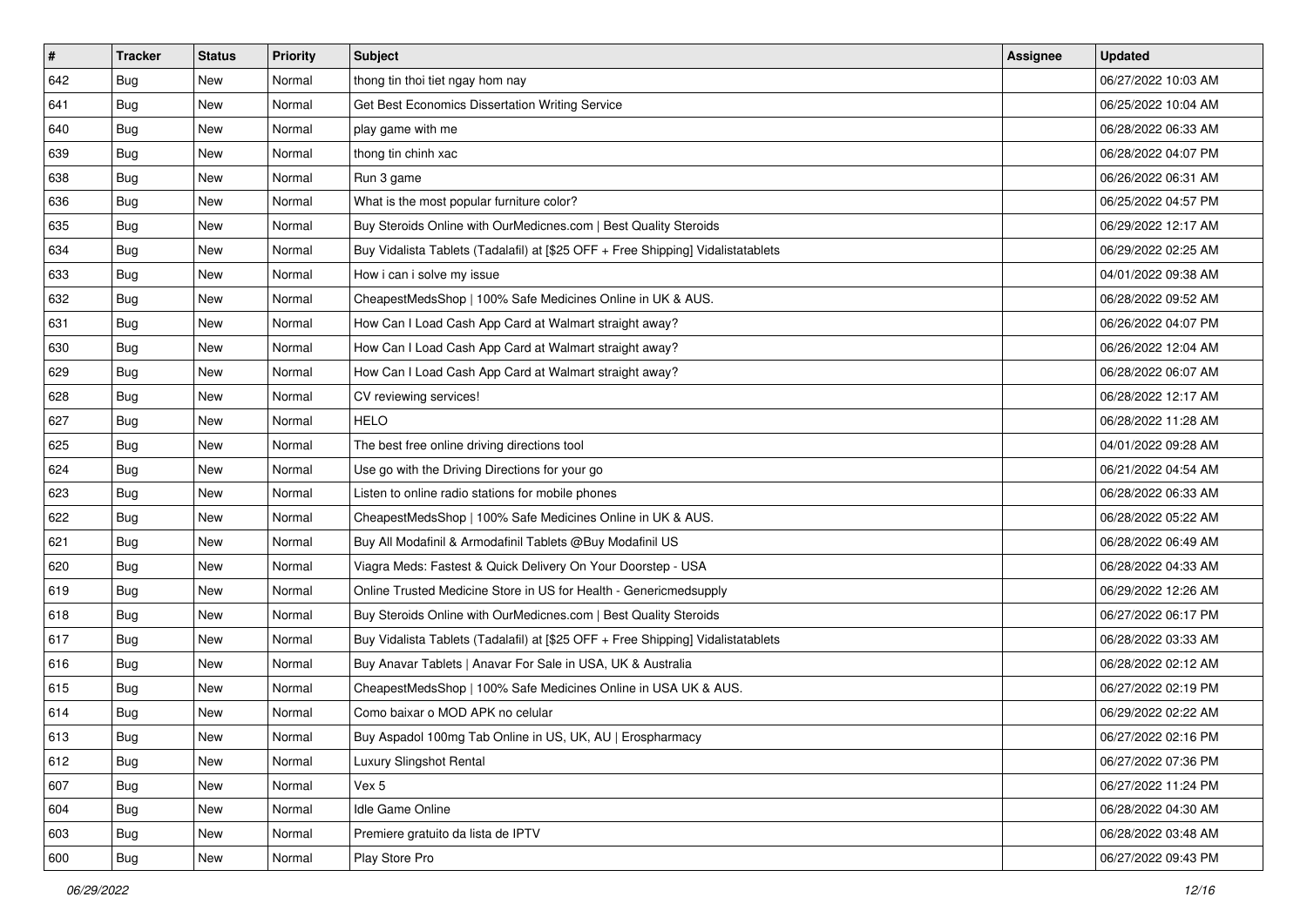| #   | <b>Tracker</b> | <b>Status</b> | Priority | Subject                                                                                                                                                                                                                                                               | <b>Assignee</b> | <b>Updated</b>      |
|-----|----------------|---------------|----------|-----------------------------------------------------------------------------------------------------------------------------------------------------------------------------------------------------------------------------------------------------------------------|-----------------|---------------------|
| 599 | Bug            | New           | Normal   | Do you know how to delete cash app account from your computer?                                                                                                                                                                                                        |                 | 06/28/2022 05:16 PM |
| 598 | Bug            | <b>New</b>    | Normal   | Universo s / f Download                                                                                                                                                                                                                                               |                 | 06/25/2022 03:38 PM |
| 597 | Bug            | New           | Normal   | Universo s / f Download                                                                                                                                                                                                                                               |                 | 06/28/2022 03:36 AM |
| 596 | Bug            | <b>New</b>    | Normal   | <b>Kids Games</b>                                                                                                                                                                                                                                                     |                 | 06/27/2022 04:08 AM |
| 595 | Bug            | <b>New</b>    | Normal   | RFM Online - une révolution dans la gestion de l'identité numérique                                                                                                                                                                                                   |                 | 06/27/2022 11:06 PM |
| 593 | <b>Bug</b>     | <b>New</b>    | Normal   | Eiffel Spark Ultimate C2 SN series is a fully synthetic range of advanced performance engine oils blended in high<br>performance fully synthetic (PAO - polyalphaolefin) basestocks fortified with advanced technology additive system,<br>specifically formulated to |                 | 06/28/2022 08:34 PM |
| 592 | Bug            | New           | Normal   | Deezer Premium APK - Baixe músicas de qualquer lugar do mundo de graça                                                                                                                                                                                                |                 | 06/27/2022 10:23 PM |
| 591 | Bug            | New           | Normal   | How To Find Facebook Modifications For Your Spotify Premium Apk?                                                                                                                                                                                                      |                 | 06/29/2022 12:40 AM |
| 590 | Bug            | New           | Normal   | Follow proper initiatives to check my cash app card balance:                                                                                                                                                                                                          |                 | 06/27/2022 09:57 AM |
| 589 | <b>Bug</b>     | <b>New</b>    | Normal   | How can I get the cash app phone number of customer support?                                                                                                                                                                                                          |                 | 06/28/2022 07:11 AM |
| 588 | Bug            | <b>New</b>    | Normal   | YouTube Vanced Apk Manager App - Como instalá-lo                                                                                                                                                                                                                      |                 | 06/28/2022 10:56 PM |
| 587 | <b>Bug</b>     | <b>New</b>    | Normal   | Why Picsart Pro Offers Great Features                                                                                                                                                                                                                                 |                 | 06/27/2022 05:28 PM |
| 586 | Bug            | New           | Normal   | Best Modifications For Your Mobile Phone                                                                                                                                                                                                                              |                 | 06/27/2022 07:15 PM |
| 585 | Bug            | <b>New</b>    | Normal   | What is cash app help number?                                                                                                                                                                                                                                         |                 | 06/26/2022 06:21 PM |
| 584 | Bug            | New           | Normal   | Want the cash app customer service number to check balance?                                                                                                                                                                                                           |                 | 06/29/2022 01:00 AM |
| 581 | Bug            | New           | Normal   | E-Learning Course Help                                                                                                                                                                                                                                                |                 | 06/28/2022 03:36 AM |
| 577 | Bug            | New           | Normal   | Follow these easy steps to make Admiral Casino Login                                                                                                                                                                                                                  |                 | 06/28/2022 03:52 AM |
| 576 | Bug            | New           | Normal   | So laden Sie ein Instagram-Bild herunter                                                                                                                                                                                                                              |                 | 06/28/2022 01:51 PM |
| 574 | Bug            | New           | Normal   | How to fix the Epson printer offline issue due to a wired connection?                                                                                                                                                                                                 |                 | 06/28/2022 12:52 PM |
| 573 | Bug            | New           | Normal   | Experimente lo mejor en la aplicación Apk de juegos gratis                                                                                                                                                                                                            |                 | 06/28/2022 12:55 AM |
| 568 | <b>Bug</b>     | <b>New</b>    | Normal   | Instale a versão mais recente do YouTube Premium                                                                                                                                                                                                                      |                 | 06/27/2022 08:56 PM |
| 567 | Bug            | New           | Normal   | Singapore assignment help                                                                                                                                                                                                                                             |                 | 06/28/2022 04:12 AM |
| 566 | <b>Bug</b>     | <b>New</b>    | Normal   | Kinemaster Pro Download - los App Review                                                                                                                                                                                                                              |                 | 04/01/2022 09:27 AM |
| 565 | Bug            | New           | Normal   | How To Install RepelisPlus On Your Android Phone?                                                                                                                                                                                                                     |                 | 06/28/2022 09:46 AM |
| 564 | <b>Bug</b>     | New           | Normal   | How To Install RepelisPlus On Your Android Phone?                                                                                                                                                                                                                     |                 | 06/27/2022 12:23 PM |
| 563 | <b>Bug</b>     | <b>New</b>    | Normal   | Understanding the Difference Between Free and Paid Mod Apks                                                                                                                                                                                                           |                 | 06/28/2022 06:51 AM |
| 562 | Bug            | New           | Normal   | Learn Basic Mahjong Rules                                                                                                                                                                                                                                             |                 | 06/23/2022 12:48 AM |
| 561 | Bug            | New           | Normal   | Enjoy the Full YouTube Premium Experience With YouTube Premium Membership                                                                                                                                                                                             |                 | 06/27/2022 09:33 PM |
| 560 | Bug            | New           | Normal   | Whatsapp Aero - Make Your Phone Auto Connect                                                                                                                                                                                                                          |                 | 04/01/2022 09:28 AM |
| 556 | <b>Bug</b>     | New           | Normal   | Play Game Mod Apk With Your Friends                                                                                                                                                                                                                                   |                 | 06/29/2022 01:00 AM |
| 555 | Bug            | New           | Normal   | web design development in hyderabad                                                                                                                                                                                                                                   |                 | 06/28/2022 05:01 AM |
| 554 | <b>Bug</b>     | New           | Normal   | XvideoStudio Video Editor APK Free Download on TechToDown                                                                                                                                                                                                             |                 | 06/27/2022 08:59 PM |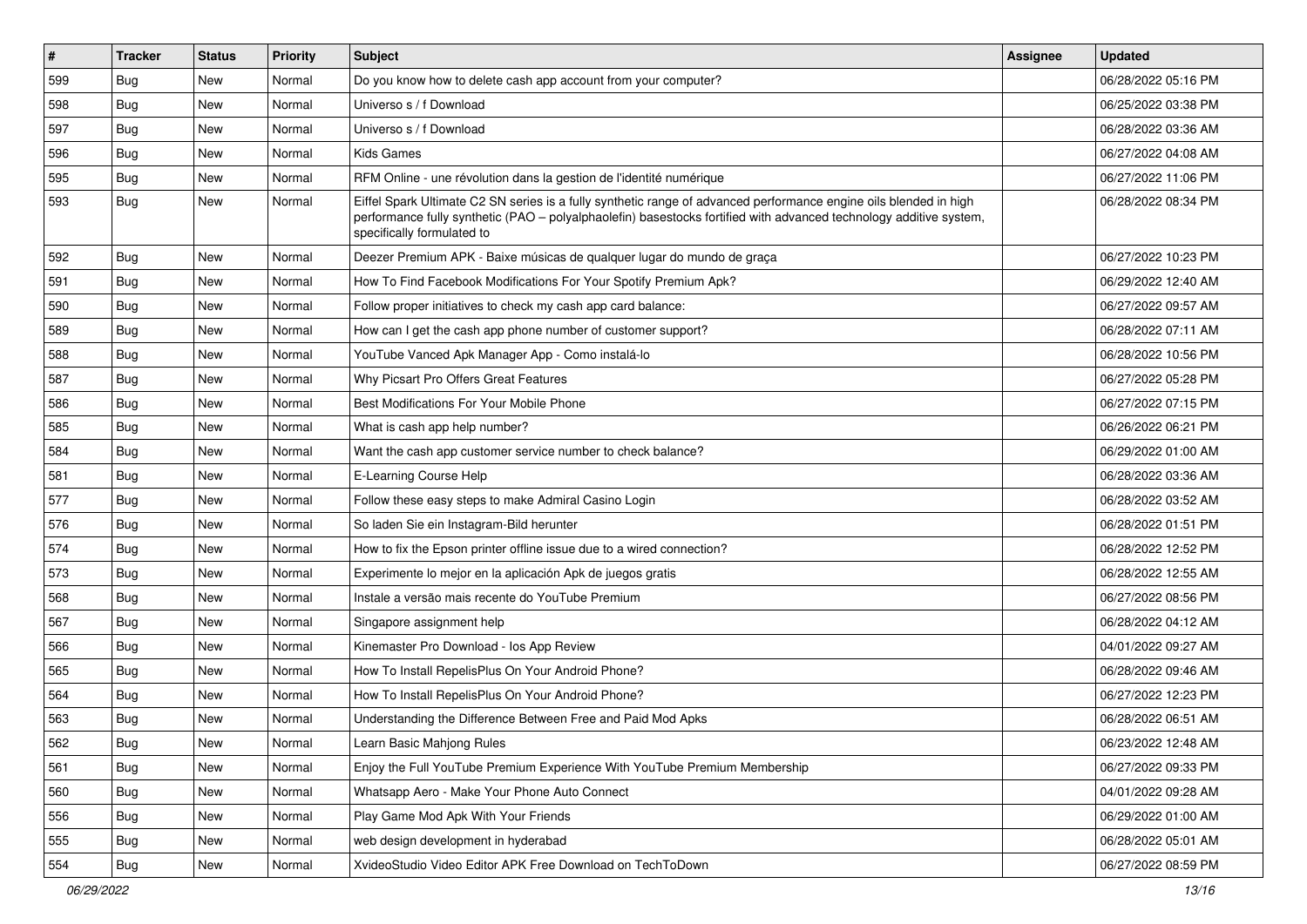| $\vert$ # | <b>Tracker</b> | <b>Status</b> | Priority | <b>Subject</b>                                                                                                                                                                                                                                 | Assignee | <b>Updated</b>      |
|-----------|----------------|---------------|----------|------------------------------------------------------------------------------------------------------------------------------------------------------------------------------------------------------------------------------------------------|----------|---------------------|
| 553       | <b>Bug</b>     | New           | Normal   | Cinema HD APK - Free Movie Enjoyment App on Android                                                                                                                                                                                            |          | 06/28/2022 02:34 PM |
| 551       | Bug            | New           | Normal   | Why Do Students Need Online Best Dissertation Writing Services?                                                                                                                                                                                |          | 06/28/2022 03:03 AM |
| 550       | <b>Bug</b>     | New           | Normal   | Nederland FM - beste manieren om naar internationale radio op internet te luisteren                                                                                                                                                            |          | 06/29/2022 12:06 AM |
| 549       | <b>Bug</b>     | New           | Normal   | Radio Luisteren                                                                                                                                                                                                                                |          | 06/28/2022 05:11 PM |
| 548       | Bug            | New           | Normal   | Web N Logo Design                                                                                                                                                                                                                              |          | 06/28/2022 08:24 AM |
| 547       | Bug            | New           | Normal   | Get rid of the issue of cash app down by calling experts.                                                                                                                                                                                      |          | 06/26/2022 10:38 AM |
| 544       | Bug            | New           | Normal   | Hey! I had a very cool idea to order our general picture on canvas for my family as a gift. But couldn't find a good<br>one. Once my friend advised me this article in which I found what I was looking for and gave a cool gift to my family. |          | 06/27/2022 04:10 AM |
| 542       | Bug            | New           | Normal   | Web N Logo Design                                                                                                                                                                                                                              |          | 06/27/2022 07:02 PM |
| 541       | <b>Bug</b>     | New           | Normal   | How to fix the cash app payment failed errors?                                                                                                                                                                                                 |          | 06/28/2022 10:56 PM |
| 540       | Bug            | New           | Normal   | Why Haven't I Received My Cash App Card? Can I get t the reasons behind it                                                                                                                                                                     |          | 06/27/2022 04:54 PM |
| 539       | <b>Bug</b>     | New           | Normal   | Do you want to know how to activate cash card through phone number?                                                                                                                                                                            |          | 04/01/2022 09:25 AM |
| 538       | Bug            | New           | Normal   | Will cash app refund money if scammed quickly?                                                                                                                                                                                                 |          | 06/27/2022 10:25 AM |
| 537       | Bug            | New           | Normal   | Get tech assistance with customer support on ATT Yahoo email login issue.                                                                                                                                                                      |          | 06/28/2022 06:20 AM |
| 533       | Bug            | New           | Normal   | How to complete the homework assignments in economics in the easiest way?                                                                                                                                                                      |          | 06/28/2022 06:26 PM |
| 532       | <b>Bug</b>     | New           | Normal   | My Assignment Help                                                                                                                                                                                                                             |          | 06/28/2022 11:11 PM |
| 529       | <b>Bug</b>     | New           | Normal   | Thop TV APK - Free Download for Android                                                                                                                                                                                                        |          | 06/29/2022 12:59 AM |
| 528       | Bug            | New           | Normal   | Korean Mag                                                                                                                                                                                                                                     |          | 06/29/2022 01:13 AM |
| 526       | <b>Bug</b>     | New           | Normal   | Soundcloud to mp3 converter - Download Soundcloud songs                                                                                                                                                                                        |          | 06/27/2022 01:55 PM |
| 525       | Bug            | New           | Normal   | If you don't have a QR code: How to activate cash app card in app                                                                                                                                                                              |          | 06/28/2022 07:52 PM |
| 524       | Bug            | New           | Normal   | How Does Google Account Recovery Work If Your Account Is Hacked?                                                                                                                                                                               |          | 06/28/2022 12:36 PM |
| 520       | Bug            | New           | Normal   | What Is The Major Role Of Cash.app/Help and Support Page?                                                                                                                                                                                      |          | 06/28/2022 09:23 PM |
| 519       | Bug            | New           | Normal   | Are you finding online UK Assignment writers?                                                                                                                                                                                                  |          | 06/28/2022 11:01 PM |
| 518       | <b>Bug</b>     | New           | Normal   | How To Check The Balance Of Cash App Account By Taking Cash App Support?                                                                                                                                                                       |          | 06/28/2022 08:51 PM |
| 517       | <b>Bug</b>     | New           | Normal   | Proficient tips to take help of cash app support professionals:                                                                                                                                                                                |          | 06/26/2022 07:34 AM |
| 516       | Bug            | New           | Normal   | Does Cash App Help To Get Cash App Refund Without Any Interruption?                                                                                                                                                                            |          | 06/28/2022 12:20 AM |
| 515       | <b>Bug</b>     | New           | Normal   | Fragment Nike Dunk High Tokyo Fake                                                                                                                                                                                                             |          | 06/28/2022 07:21 PM |
| 514       | <b>Bug</b>     | New           | Normal   | Trans-Caribbean                                                                                                                                                                                                                                |          | 06/29/2022 01:05 AM |
| 512       | Bug            | New           | Normal   | The Importance Of Using Custom Writing Services                                                                                                                                                                                                |          | 06/27/2022 07:52 PM |
| 508       | <b>Bug</b>     | New           | Normal   | hire a professional dissertation help                                                                                                                                                                                                          |          | 06/28/2022 04:58 PM |
| 507       | Bug            | New           | Normal   | central.bitdefender.com                                                                                                                                                                                                                        |          | 06/28/2022 11:02 PM |
| 506       | <b>Bug</b>     | New           | Normal   | www.trendmicro.com/activate                                                                                                                                                                                                                    |          | 06/29/2022 12:11 AM |
| 505       | Bug            | New           | Normal   | www.trendmicro.com/activate                                                                                                                                                                                                                    |          | 06/28/2022 10:41 PM |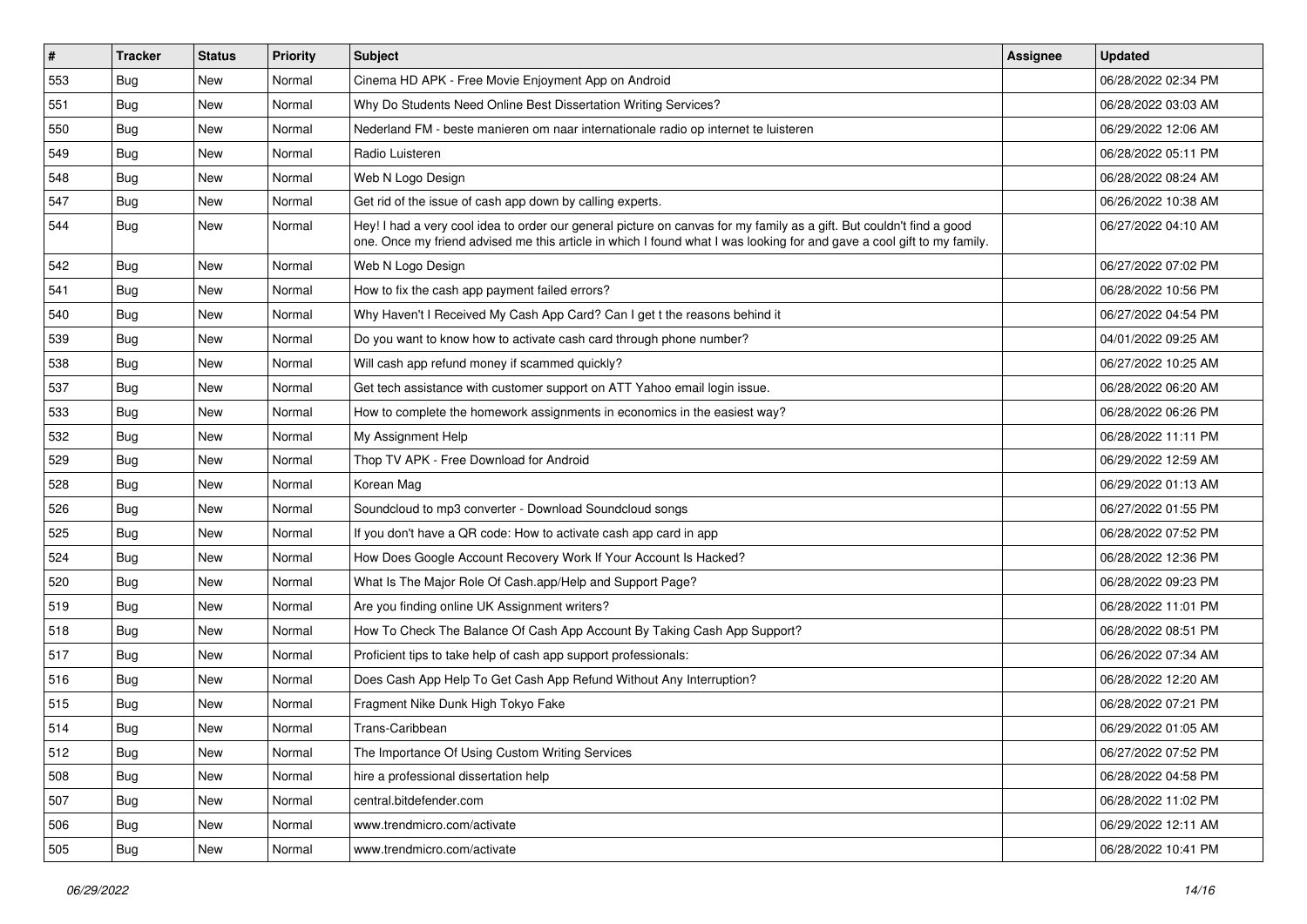| #   | <b>Tracker</b> | <b>Status</b> | Priority | <b>Subject</b>                                                                           | <b>Assignee</b> | <b>Updated</b>      |
|-----|----------------|---------------|----------|------------------------------------------------------------------------------------------|-----------------|---------------------|
| 504 | <b>Bug</b>     | New           | Normal   | A beginner should always look for online Java assignment help!                           |                 | 06/29/2022 01:50 AM |
| 503 | Bug            | New           | Normal   | Youtube Premium Apk free download for Android                                            |                 | 06/28/2022 11:41 PM |
| 502 | Bug            | New           | Normal   | Les instructions pour définir des sonneries pour iPhone sont simples et faciles à suivre |                 | 06/27/2022 07:52 PM |
| 497 | <b>Bug</b>     | New           | Normal   | Fake Nike Dunk Low Off-White Lot 50                                                      |                 | 06/28/2022 11:12 PM |
| 496 | Bug            | New           | Normal   | What is Live NetTV?                                                                      |                 | 06/28/2022 03:58 PM |
| 495 | <b>Bug</b>     | New           | Normal   | Twitch Clip Downloader Download Twitch Clips Online 2021                                 |                 | 06/28/2022 10:24 PM |
| 494 | Bug            | New           | Normal   | <b>Buy Discussion Post</b>                                                               |                 | 06/28/2022 07:54 PM |
| 492 | <b>Bug</b>     | New           | Normal   | HD Streamz MOD APK v3.5.5 (Keine Werbung)                                                |                 | 06/28/2022 09:00 PM |
| 490 | <b>Bug</b>     | New           | Normal   | Unlock cash app account by getting quick solutions from the technical executives         |                 | 06/28/2022 10:24 PM |
| 489 | <b>Bug</b>     | <b>New</b>    | Normal   | Get cash app refund instantly if sent to the wrong person                                |                 | 06/28/2022 04:37 PM |
| 488 | Bug            | New           | Normal   | Quick solution to solve cash app dispute by the technical team                           |                 | 06/28/2022 11:53 PM |
| 487 | Bug            | New           | Normal   | Cheap Fake Dunks                                                                         |                 | 06/28/2022 07:49 PM |
| 484 | Bug            | New           | Normal   | UK best essay writing service                                                            |                 | 06/27/2022 02:01 PM |
| 483 | <b>Bug</b>     | New           | Normal   | UK best essay writing service                                                            |                 | 06/28/2022 01:35 AM |
| 482 | <b>Bug</b>     | New           | Normal   | <b>Text Window</b>                                                                       |                 | 06/29/2022 12:31 AM |
| 481 | Bug            | New           | Normal   | Nur Online Shop                                                                          |                 | 06/27/2022 11:05 PM |
| 480 | <b>Bug</b>     | New           | Normal   | Nur Online Shop                                                                          |                 | 06/28/2022 06:46 PM |
| 479 | Bug            | New           | Normal   | Limousine Service Bellevue WA                                                            |                 | 06/27/2022 04:37 PM |
| 477 | <b>Bug</b>     | New           | Normal   | What Does Online Coupon Mean?                                                            |                 | 06/28/2022 06:40 PM |
| 475 | Bug            | New           | Normal   | Floor Cleaning Arlington MA                                                              |                 | 06/28/2022 06:51 AM |
| 474 | <b>Bug</b>     | New           | Normal   | Floor Waxing Arlington MA                                                                |                 | 06/28/2022 08:10 PM |
| 473 | Bug            | New           | Normal   | Floor Stripping Arlington MA                                                             |                 | 06/28/2022 06:09 PM |
| 472 | Bug            | New           | Normal   | Upholstery Cleaning Arlington MA                                                         |                 | 04/01/2022 07:31 AM |
| 471 | <b>Bug</b>     | New           | Normal   | Residential Floor Cleaning Westchester MA                                                |                 | 06/28/2022 12:23 PM |
| 470 | Bug            | New           | Normal   | Commercial Floor Cleaning Westchester MA                                                 |                 | 06/28/2022 04:16 AM |
| 469 | Bug            | New           | Normal   | Germs Removal Westchester MA                                                             |                 | 06/28/2022 10:40 AM |
| 468 | <b>Bug</b>     | New           | Normal   | Floor Cleaning Westchester MA                                                            |                 | 06/27/2022 02:41 AM |
| 467 | <b>Bug</b>     | New           | Normal   | Floor Waxing Westchester MA                                                              |                 | 04/01/2022 07:31 AM |
| 466 | <b>Bug</b>     | New           | Normal   | Floor Stripping Westchester MA                                                           |                 | 06/28/2022 03:45 AM |
| 465 | <b>Bug</b>     | New           | Normal   | Carpet Cleaning Westchester MA                                                           |                 | 06/27/2022 12:50 PM |
| 464 | Bug            | New           | Normal   | Upholstery Cleaning Westchester MA                                                       |                 | 06/28/2022 11:39 AM |
| 463 | <b>Bug</b>     | New           | Normal   | Residential Floor Cleaning Medford MA                                                    |                 | 04/01/2022 07:32 AM |
| 462 | <b>Bug</b>     | New           | Normal   | Commercial Floor Cleaning Medford MA                                                     |                 | 04/01/2022 07:32 AM |